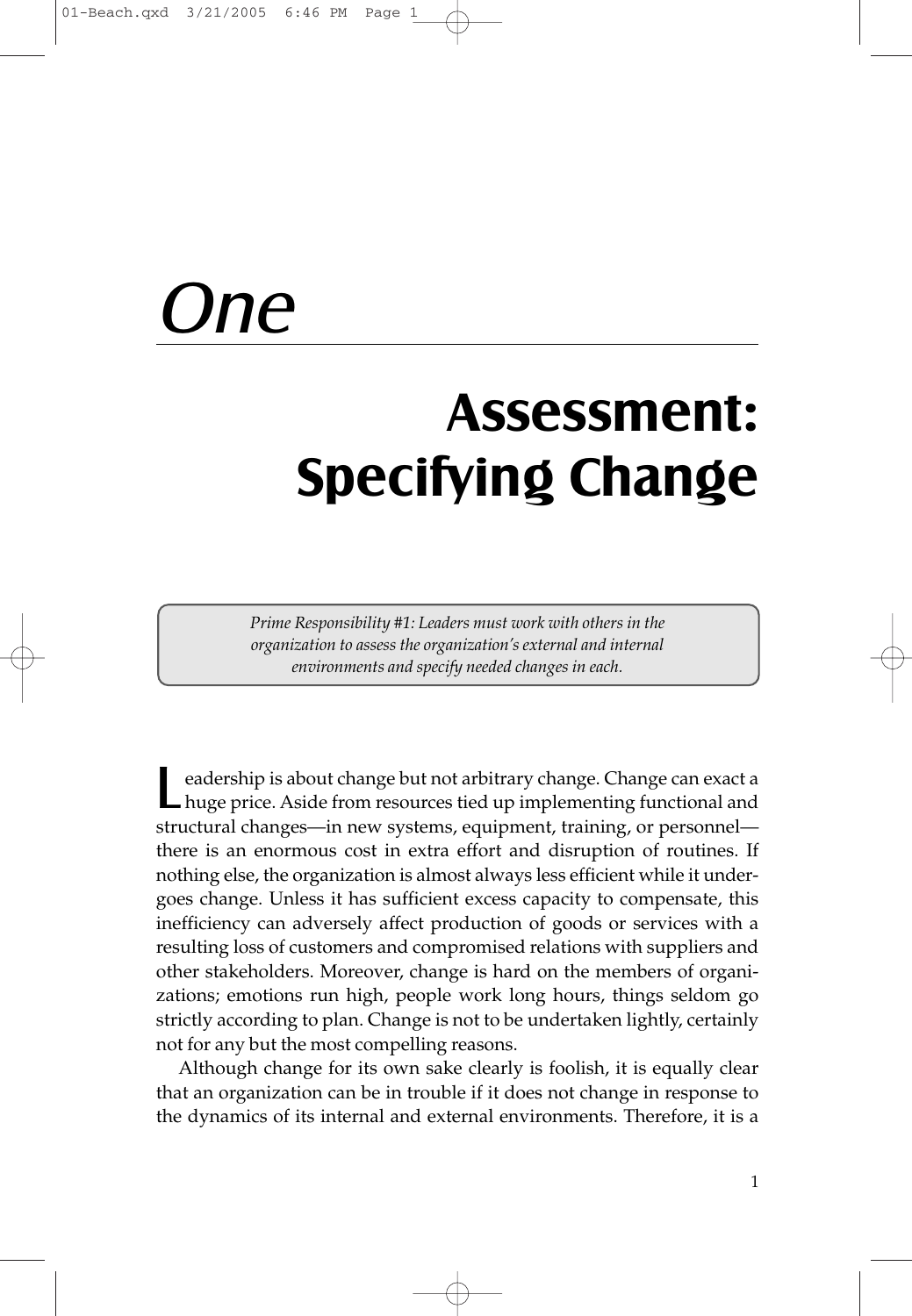prime responsibility of a leader to work with others in the organization to assess the organization's external and internal environments, where *assess* means acquiring and interpreting information about the environments. This usually consists of information about the current status of the external and internal environments, forecasts of future status of the environments, and indications of the present and future intentions and desires of stakeholders (customers or potential customers, suppliers, shareholders, employees, the community, and to some extent, competitors). The goal is to create a picture of how the organization, with its unique internal environment, functions within its unique external environment. This in turn permits identification of existing and potential opportunities and threats and dictates the changes, external and internal to the organization, that must be made in order to address them.

## **Assessing the External Environment**

Assessment of the external environment, often called environmental scanning, is the process of acquiring information about the presence and nature of external demands and constraints on the organization's actions. One might think of an organization as involved in a game with its competitors. The playing field for this game is the organization's external environment, defined by the ever changing rules imposed by the forces at work within that environment (e.g., industry practices; the local, national, and world economy; government regulations; resource availability; and social trends and customer preferences). Assessment of this environment is aimed at understanding the structure of the playing field and the rules of the game, its existing and potential opportunities and threats. Within the bounds of this understanding, the strategies used by the organization in its attempt to win (or at least stay in the game) depend on its internal environment: its structure and how it operates, the nature of its culture, its vision for its future, and its ability to focus its efforts on achievement of its vision. The leader's job is to make the organization a viable participant in this game by fostering an understanding of its external and internal environments and by promoting changes in both of them that enhance its ability react to or anticipate opportunities and threats, with the goal of surviving and prospering.

Environmental assessment is done at every level of the organization. On the "shop floor" (in whatever way that is defined for a particular organization), supervisors strive to be informed about what is going on and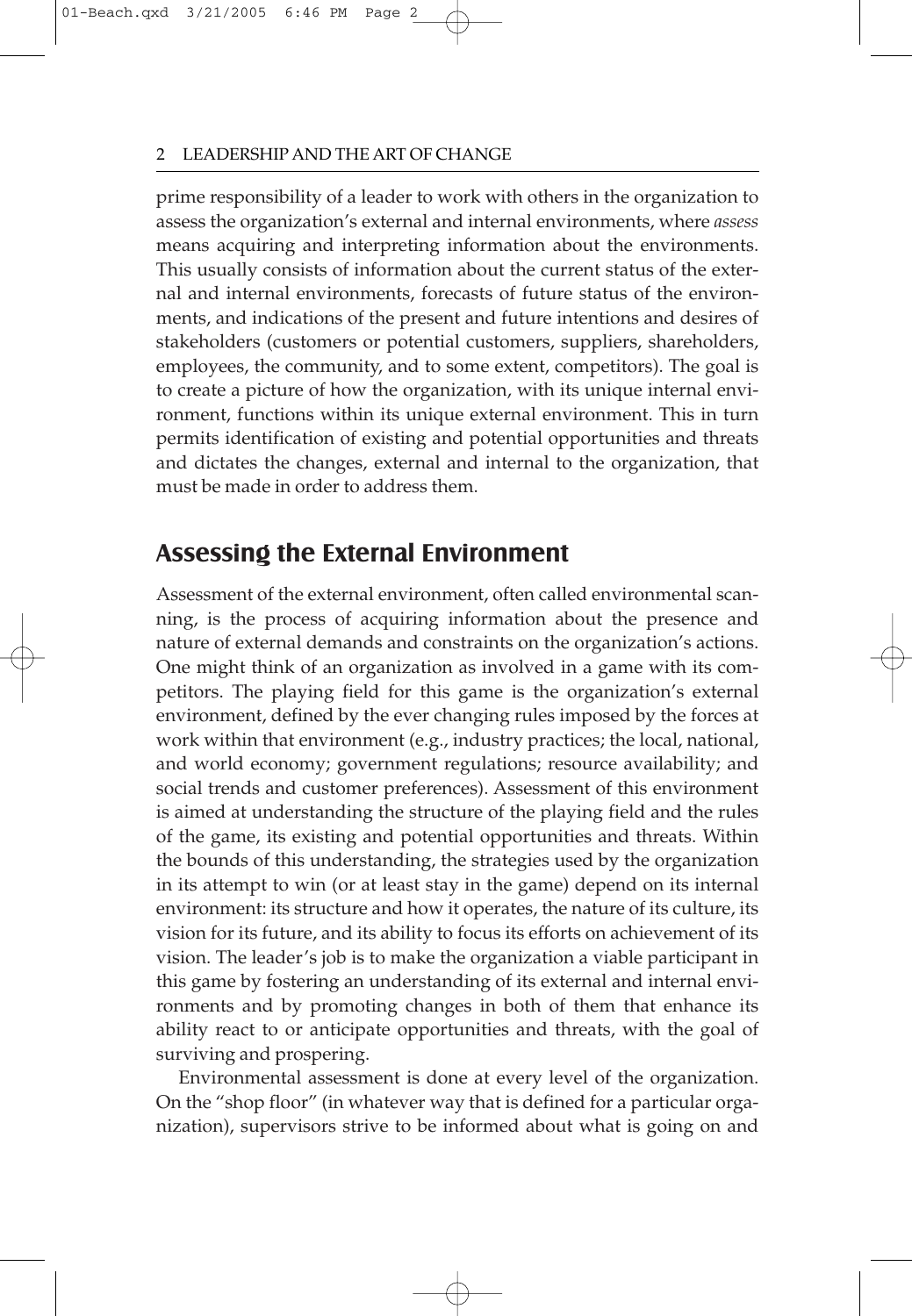what part they and their subordinates play in the overall endeavor. At the next levels, managers strive to be informed, both about events within the organization and, to some degree, events external to the organization. At the highest levels, the organization's leaders strive to be informed as broadly as possible: events internal to the organization as well as events in the external environment.

Every successful leader I know is almost as well informed about the world in general as he or she is about his or her own organization. Most of these people are well educated, well traveled, and well connected. They know what is going on in the world and have a pretty good idea about how it will affect their organizations now and in the future. Their skill as leaders turns heavily on their ability to convince the members of their organizations to follow them on paths that are based on this fund of knowledge. Their workdays typically revolve around two activities: learning more about the organization's external and internal environments and translating what they learn into a steadily evolving vision, a coherent, reasonable story about the future that the members of their organizations can understand and willingly pursue.

## Buying Information

Information about the external environment often is harder to obtain than information about the internal environment. Moreover, although all information is expensive, external information frequently is very expensive, so users must decide what they want and how much they are willing to invest in obtaining it. It is convenient to think of four levels of investment in information procurement and the sources typically linked with each. A low level of investment buys information from such sources as one's own knowledge and hunches, others' knowledge and hunches, or easily obtained data such as changes in monthly sales of one's products, number of customer complaints, or a competitor's exit from or entry into one's markets. Payment for this information usually is in the form of buying lunch in exchange for knowledge, hunches, opinions or advice, asking employees to do a little more work to tabulate demand or complaint data, or watching the newspapers for competitors' advertisements or articles about them in the business pages.

A medium-low level of investment buys all of the above plus generally available information from industry or government sources. Some industry sources are trade magazines, trade association information services, and the Internet, either free or from subscription services that compile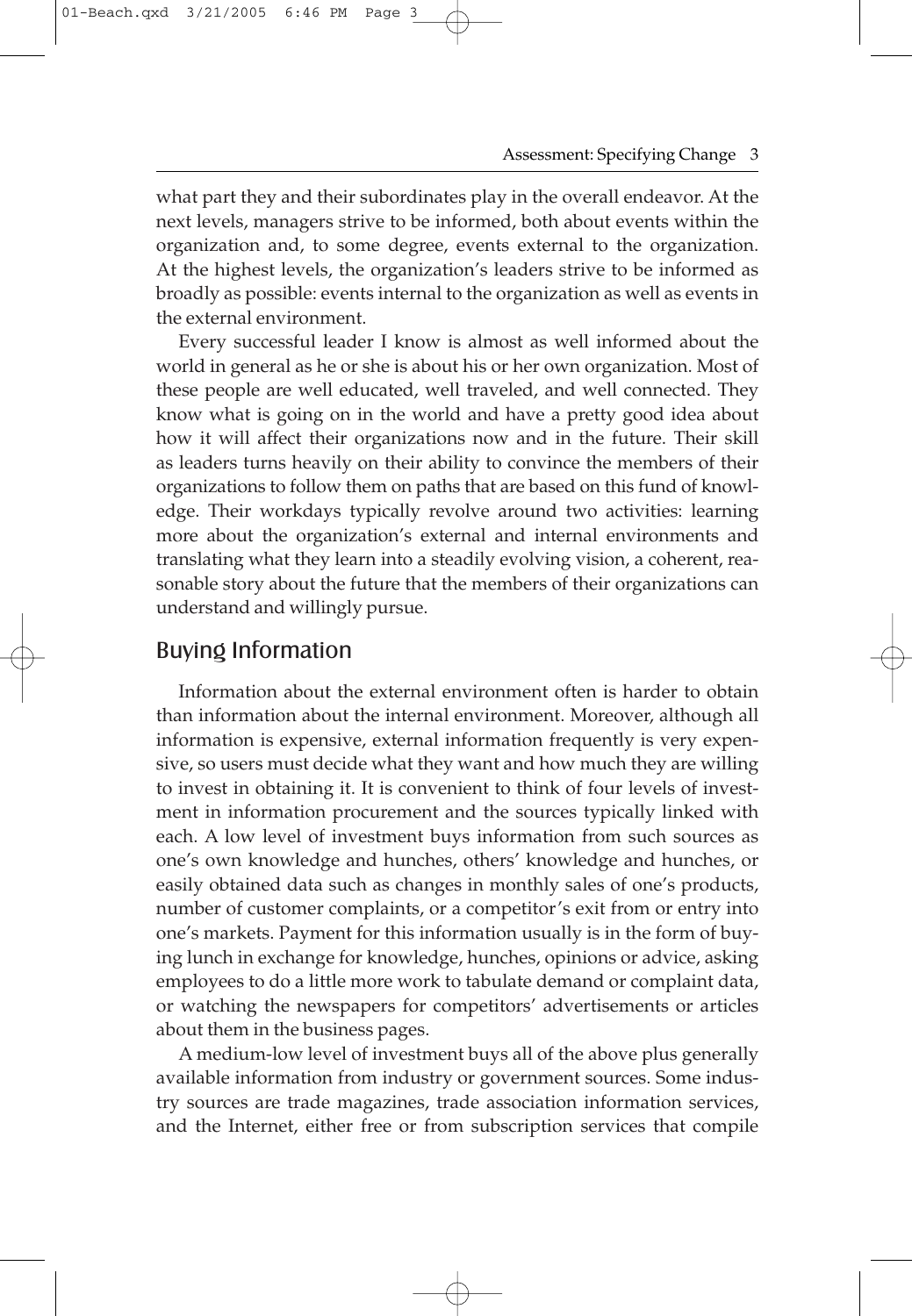industry- and product-specific data, informed analysis, and forecasts. Some government sources are the Census Bureau (www.census.gov), the Department of Commerce (www.commerce.gov), and the Small Business Administration (www.sba.gov). Payment is in the form of acquiring computer literacy and, in some cases, a subscription fee. Sometimes the problem is that there is so much available, of every possible description and reliability, it's difficult to find the specific information you need, and it's worse when you aren't really sure what you need. You can obtain more targeted information, cheaply, from your public library or local college or university libraries. Seek out the business librarian, a vastly underappreciated resource, who can help you find information in the library's collection, suggest sources you never dreamed existed, and direct you to relevant Web sites.

A medium-high level of investment buys even more information, this time from empirical tests. Here your product (a term that includes both goods and services) is introduced to a potential new market, or a new or retooled product is introduced to an existing market. Often this is done in a few representative sites just to test customer acceptance. If acceptance is there, the experiment is expanded; if not, the product is dropped. Payment is in the form of the cost of the experiment, such as an advertising campaign and distribution expenses. A manufacturer of ketchup, for example, might be considering adding a chili flavored variety to its product line and wants to know if people will buy it. Test markets could be set up in Albuquerque, Milwaukee, Philadelphia, and Sacramento, with an advertising blitz in each city. If everybody loves the new flavor, the manufacturer can consider marketing the new product across the country. If it is liked only in Albuquerque, the manufacturer might consider distributing the new product only in the Southwest. If it turns out that nobody likes the new flavor, the manufacturer can quietly drop the whole idea and be glad that an expensive and ill-fated product launch was avoided.

A high level of investment buys consultants or an in-house research group that can monitor all the other lower-cost sources of information, can perform surveys and other forms of market research, and can tap expert opinion about national and world trends and their implications for opportunities and threats for the organization.

Organizations do not devote the same amount of effort and money to assessment of every sector of their external environments. Common sense dictates that investment be heavier in sectors of particular interest to the organization and in sectors about which there is greater uncertainty and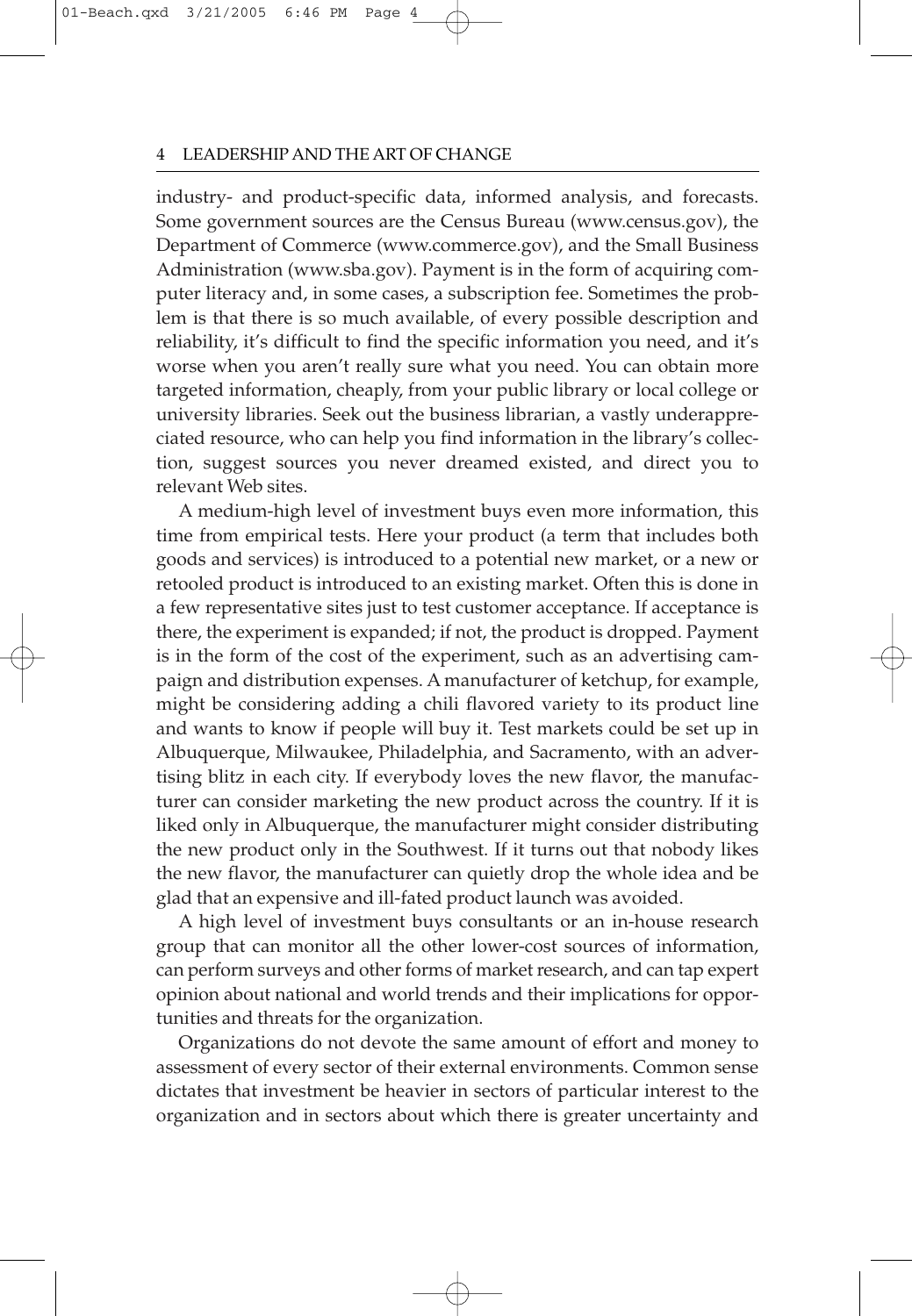volatility. A pharmaceutical company, for example, might invest heavily in information about public opinion about the retail cost of drugs and about the views of legislators about how to reduce such costs because both public opinion and legislators' views are volatile. The same organization might invest less heavily in information about, say, regional real estate prices or labor costs in Third World nations because, at the moment, neither have a direct impact on their business interests.

01-Beach.qxd 3/21/2005 6:46 PM

In fact, most businesses spend their external assessment budgets rather narrowly, primarily on market research to acquire information about their customers' needs in relation to the business's products. Appendix A contains an example of a market research tool that a colleague and I developed for a large hospital that faced falling revenues due to an increase in competition from other regional hospitals. Administrators wanted to know which of the many services the hospital provided were regarded by its customers (which, surprisingly, are physicians rather than patients) as falling short of, equaling, or exceeding their needs. The information allowed the hospital to optimize its expenditures by cutting back on overprovided services, leaving acceptable services as they were, and expanding underprovided services to better meet customer needs. This resulted in increased physician willingness to send patients to the hospital.

This kind of research is expensive because it requires a trained survey staff that can ensure that the sample of customers is representative so the results will be valid. Moreover, they must analyze the data and interpret the results for top managers, who usually lack research skills. Most organizations employ market research organizations or college/university consultants to conduct their more complicated information procurement.

A relatively new profession has developed as librarians and information specialists have opened shop to provide secondary research for businesses and other organizations. These people, informally, call themselves "information brokers," and they search out data that are available on the Internet and in other archival sources. The information they provide is called secondary because it is amassed by other people, like survey companies, government agencies, or trade organizations. But unlike most of us, information brokers know where to look for specific answers to their clients' specific questions, and they have access to databases that most of us do not. They work on a client-by-client basis for negotiated fees.

Descriptions of services offered by information brokers, as well as contact information that will help in selecting a broker, can be found on the Association of Independent Information Professionals (AIIP) Web site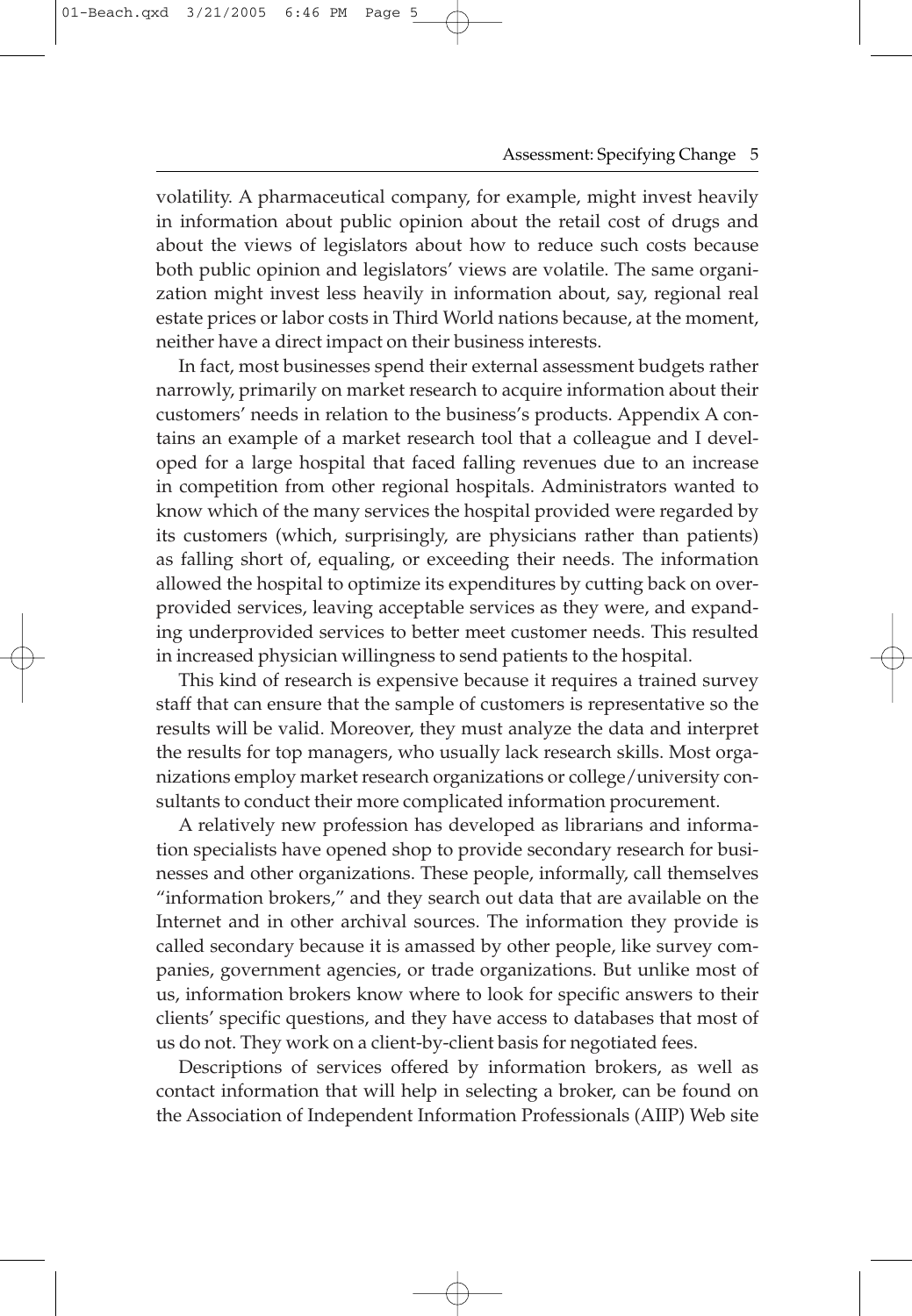(www.aiip.org). Among the diverse services offered are summaries of information about competitors or statistics about product demand, government and public policy documents, data mining or warehousing, patent searches, lists of upcoming trade shows, and copies of papers presented at scientific meetings. AIIP's contact information allows you to pick a broker that specializes in the kind(s) of work you need done. For example, one company on the AIIP contact list, Bancroft Information Services (www .bancroftinfo.com), offers to provide client and customer leads for specific services and products; the history, personnel, news stories, and other information about competitors; fact checking; industry trends and statistics; and consulting services related to effective design of your own in-house information management and research systems. To better explain its services, Bancroft's site provides descriptions of some of its projects. For example, "A publisher was planning to launch a very specific health care–related publication to a small segment of the health care market. Research was performed to determine the current market for such a niche periodical, including information on current competing products and buying habits of the potential audience."

#### Walking Around

Most of the assessment methods described above involve secondary sources or special research tools. But we must not overlook the importance of face-to-face discussions about the external environment with people both inside the organization and outside. Longtime employees probably know a great deal about your customers and suppliers, about recent market trends and innovations that have yet to emerge. Retired employees, particularly those who have been in leadership positions, can fill you in on the history of the organization: how it came to be what it is and how it has dealt with previous opportunities and threats. Industry consultants can help you understand the environment and provide informed forecasts of future developments. Industry colleagues like to talk shop, and conventions and industry meetings provide opportunities to learn from them.

Further afield, state and local leaders can provide information about current issues that face organizations such as yours, as well as predictions about what the future will bring. Local legislation often has a greater than anticipated impact on organizations, even those whose customers are elsewhere (tax policy, for example).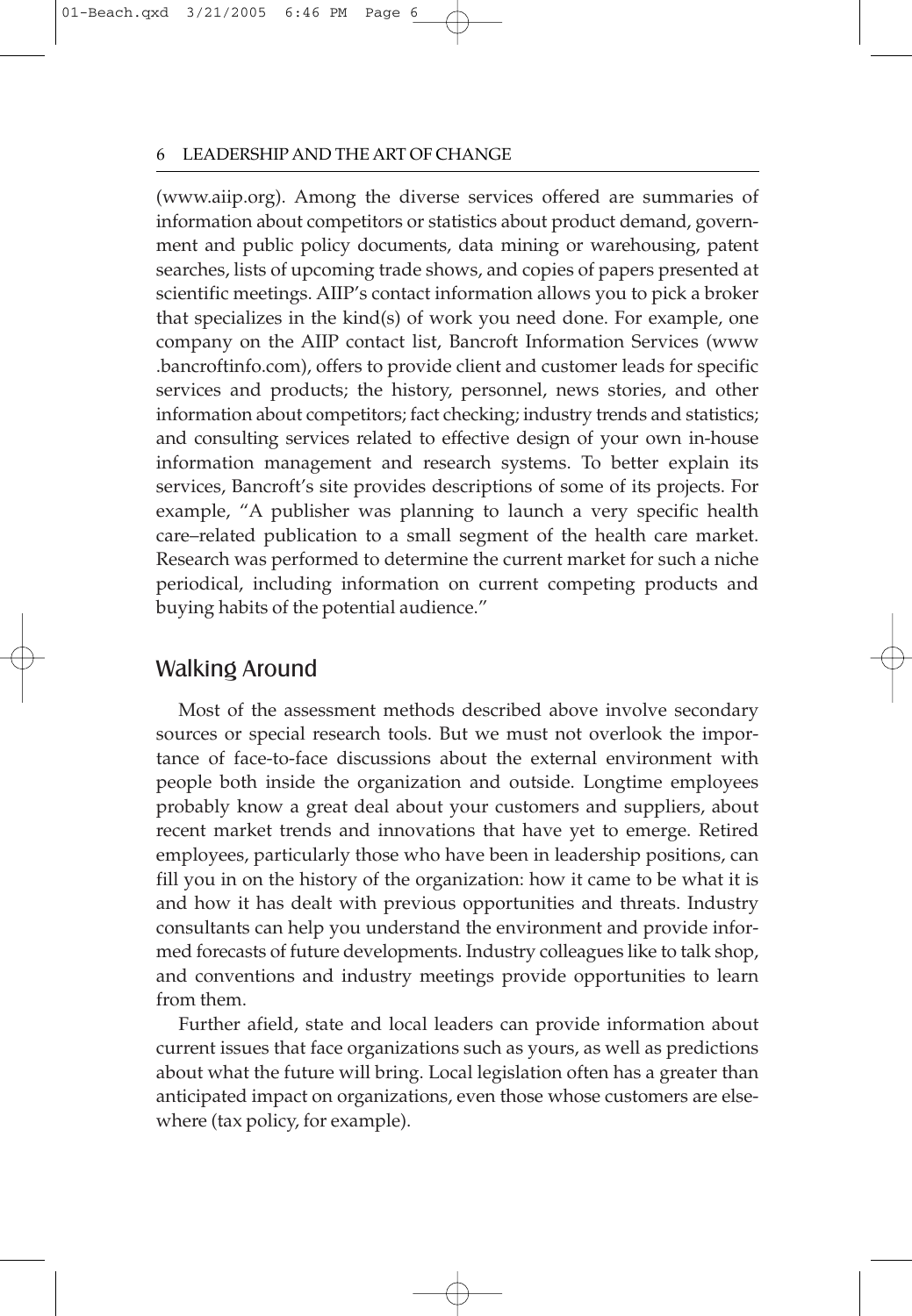Finally, get to know the faculty at the nearest college or university. If your organization is a business, the business faculty is a source of thoughtful analysis and information about new management techniques. If your organization isn't a business, you should get to know faculty in fields related to your organization's activities, but knowing the business faculty is still a good idea. Faculty members often are willing to help with specific problems, either by consulting or by having their classes undertake projects that address the problems. Volunteer to be on the advisory board for the program(s) of interest; you can use your expertise to help them, and they'll use theirs to help you. Don't overlook the economics department. Every organization should have access to an economist, if only to decode the analyses you come across in newspapers and magazines.

## Where to Look

So much is available about an organization's external environment that tools are helpful in structuring the search for relevant information and guiding its assessment. One such tool is the search matrix (Fig. 1.1). The parts of the search matrix that are relevant will differ from one organization to another, but it is easy to customize the matrix to any particular organization.

The matrix has two dimensions: sectors and participants.

*Sectors.* Most organizations' external environments can be divided into five sectors, each of which can affect them and over which they have only limited control:

- 1*. The economy* at the local, national, and global levels affects the demand for products, the demand for shares, the availability of funds, and the size of the labor pool.
- 2. *Government* at the local, national, and global levels affects the ease of carrying out an organization's mission through regulation, taxation, and the provision of trained workforce through education and training programs.
- 3. *Society* at the local, national, and global levels affects an organization through attitudes toward its industry or its specific mission and by the demographic characteristics of the customers and labor force.
- 4. *The industry* of which an organization is a member affects it by imposing codes of behavior and by the directions in which the industry develops.
- 5*. Research enterprises* affect an organization by developing new technologies or adapting existing technologies for new problems.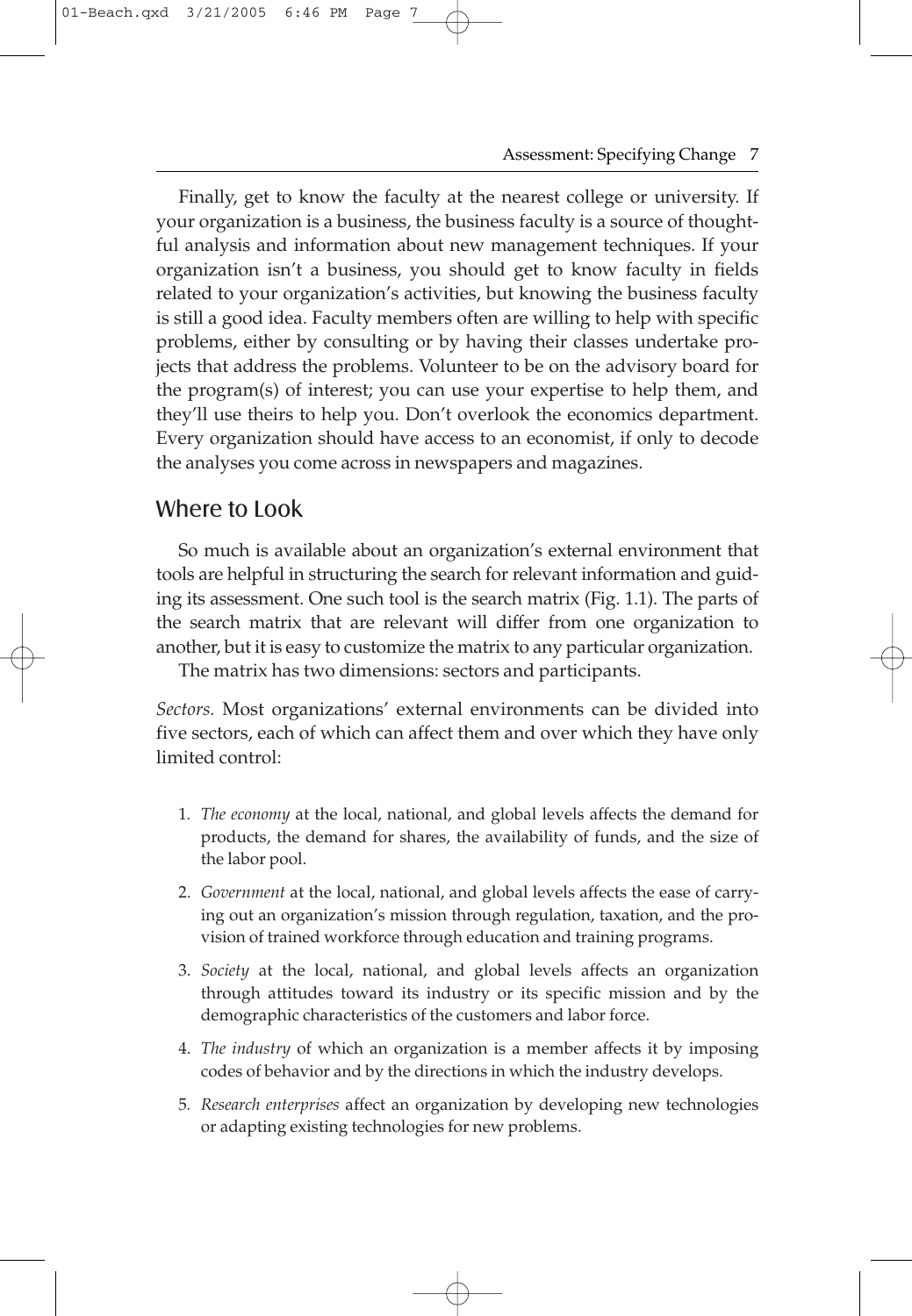*Participants.* There are six categories of people and organizations that have a stake in the organization's success:

- 1. *Customers* receive the organization's products. A business's customers are the individuals and organizations that purchase its products. Government agencies' and nonprofit organizations' customers are the people and organizations that receive products because they are entitled to them.
- 2. *Owners* are the people and other organizations that acquire a share in an organization and gain or lose depending on its success (where gains and losses may be in terms of money or in terms of satisfaction in the accomplishment of some task). A business's owners are its stockholders. Government agencies' owners are the citizens and organizations whose taxes support it. Nonprofits' owners are the people and organizations that contribute money or effort to help it carry out its mission.
- 3. *Employees* are the people and other organizations that are paid to work for the organization. In this definition, it may be appropriate to regard a firm to which some business function is outsourced as an employee of the organization rather than as a supplier.
- 4. *Suppliers* are people and other organizations that provide the goods and services the organization needs to function.
- 5. *Competitors* are the people and other organizations that seek to provide similar products to the organization's pool of customers.
- 6. *Bystanders* are the people and organizations that are not directly affiliated with the organization but that have an interest in its activities and the consequences of those activities. For example, the residents of a town that depends financially on the prosperity of a business have an interest in activities that affect the local economy.

The search matrix in Exhibit 1.1 consists of the 35 cells created by crossing the five sectors with the seven categories of participants.

The first step in using the matrix is to search for information that addresses the *current state* of affairs for each cell (e.g., the current level of economic prosperity supporting customer demand and interest rates; current government regulations, tax policies, and support of education; current societal attitudes as well as the age and income distributions in the population; current ability of industry watchdogs to promote good conduct and encourage movement toward industrywide goals; currently available technologies and their ability to meet the organization's needs).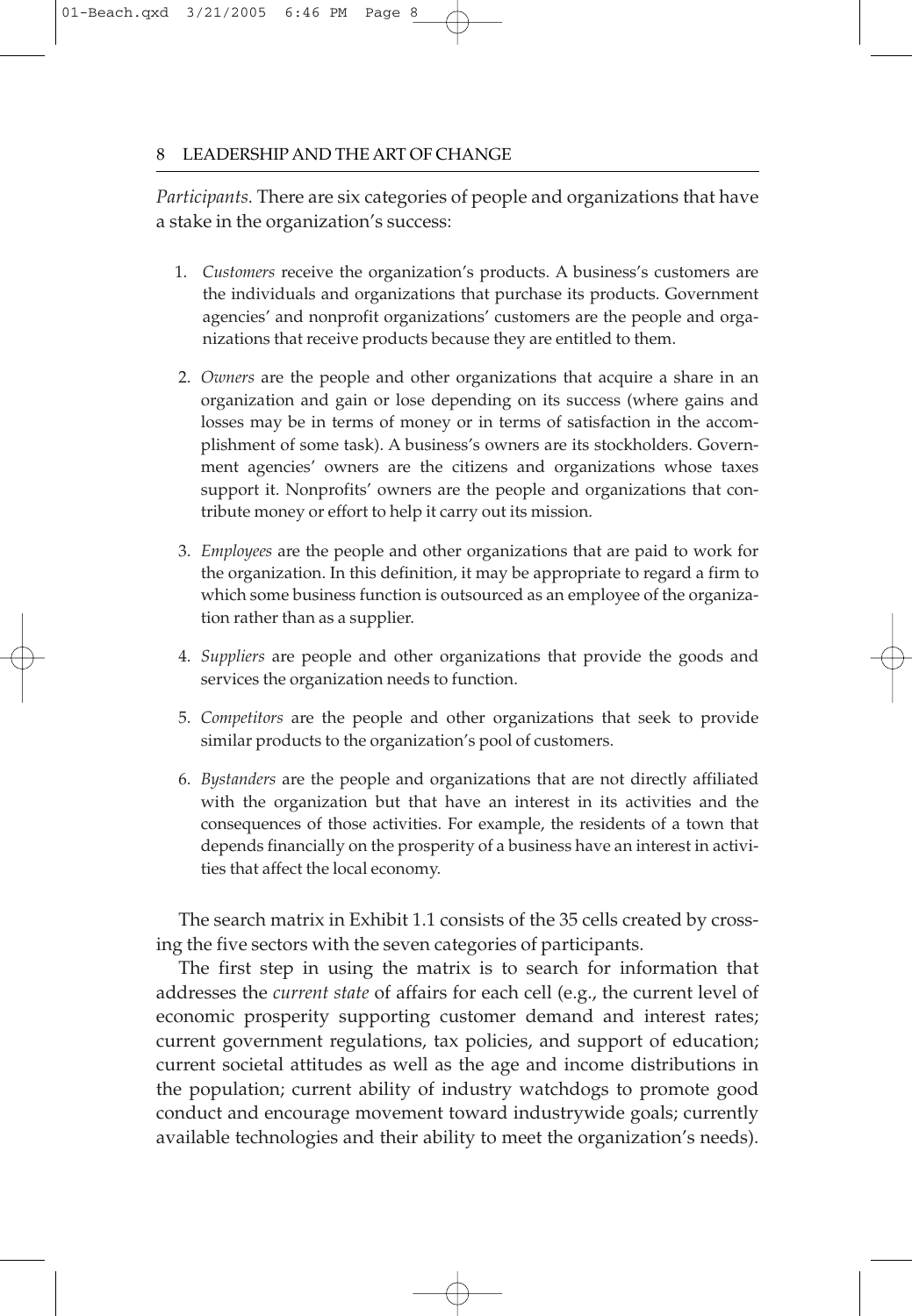Next you look for *early signs of shifts* in the sectors (e.g., signs of economic slowdown or increase, calls for restrictive or liberalizing legislation, social calm or unrest, an increase or decrease in the birth rate, effectiveness of industry-imposed codes of behavior, reports of potential technological breakthroughs or early tests of new technologies). Then you seek *predictions of significant shifts* in the sectors (e.g., forecasts of runaway inflation, likely shifts in immigration policy, predicted increases in the birthrate, anticipated industry adoption of product safety standards, predicted availability of technology for automated production).

All of this information is written in the cell, and it often is best to phrase (or label) each entry in terms of implied *demands* or *constraints* on the organization. Information that cannot be identified as a demand or constraint may not be relevant and perhaps should be dropped from further consideration. (Note too that whole cells may be irrelevant, but don't dismiss them too quickly. They may have a relevance that you've never considered before.)

The second step in the use of the matrix is to identify the cells for which you have either a paucity of information or information about which you have questions. This helps you direct the search for new information or clarify, confirm, or refute information you already have. The goal is to obtain as complete a picture as possible, a picture that inspires confidence in its credibility.

The third step is to label each demand and each constraint in terms of whether it is a *threat* to the organization, an *opportunity* for the organization, or an *interesting combination.* This analysis sets the stage for thinking about possible courses of action the organization could undertake in order to thwart threats—or turn them to opportunities—and to take advantage of opportunities.

By the way, I prefer to sketch the search matrix on big sheets of butcher paper and hang the sheets on the walls of a conference room. I do this because I want to have a very direct feel about the information and be able to scratch out, draw connecting lines, and generally get involved in a way that helps me form a clear picture of what is going on. Later, the results are cleaned up for transfer to a computer for archiving.

Warning #1: As information procurement proceeds and the matrix fills up, some opportunities and threats may begin to eclipse others. This can lead to premature decisions about the organization's options. Although the more obvious opportunities and threats clearly need attention, it is risky to ignore the others. Subtle threats can turn out to be an organization's ruin, and subtle opportunities can turn out to be its salvation.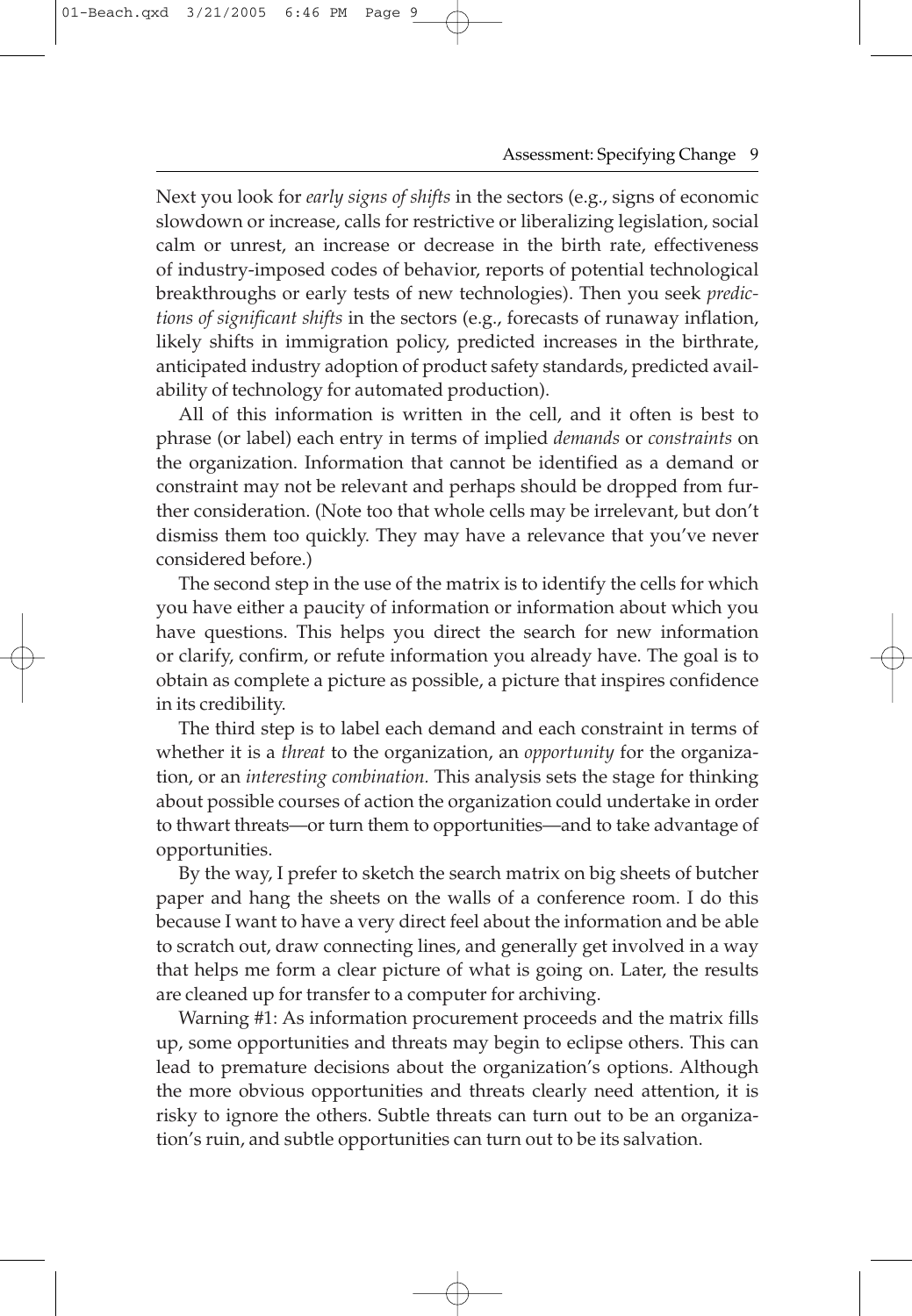|              | <b>Sectors</b>    |         |            |         |          |          |
|--------------|-------------------|---------|------------|---------|----------|----------|
| Participants |                   | Economy | Government | Society | Industry | Research |
|              | Customers         |         |            |         |          |          |
|              | Owners            |         |            |         |          |          |
|              | Employees         |         |            |         |          |          |
|              | Suppliers         |         |            |         |          |          |
|              | Competitors       |         |            |         |          |          |
|              | <b>Bystanders</b> |         |            |         |          |          |
|              |                   |         |            |         |          |          |

| Exhibit 1.1 | Search Matrix for Guiding Information Procurement in Assessment |
|-------------|-----------------------------------------------------------------|
|             | of an Organization's External Environment                       |

Warning #2: It is important to regard the search matrix as a tool, not as a substitute for thought. It can be useful in promoting thoroughness, but it can impose limits too: If something does not fit comfortably within the matrix, it may be ignored. Good sense requires you to be aware of these limits and to think beyond the boundaries of the tool. After all, leadership is granted those who can think broadly; tools are merely aids in that endeavor.

#### An Example

Before turning to assessment of the internal environment, let us examine how the search matrix can be used in assessment of the external environment.

*Background.* Recall the little story about Poor Wayne that opened the Introduction to this book. The fictionalized company that Wayne had led so badly is an old firm that we will call "Steller Art Frames," located in a Southwestern American city near the Mexican border, a city in which many people are bilingual and in which many families have strong ties to northern Mexico. The company was founded in the 1920s by a cabinetmaker, George Steller, who began making custom picture frames using motifs from the turn-of-the-century arts and crafts movement in domestic architecture. His frames particularly complemented mission-style furniture and interior design, which had become extremely popular throughout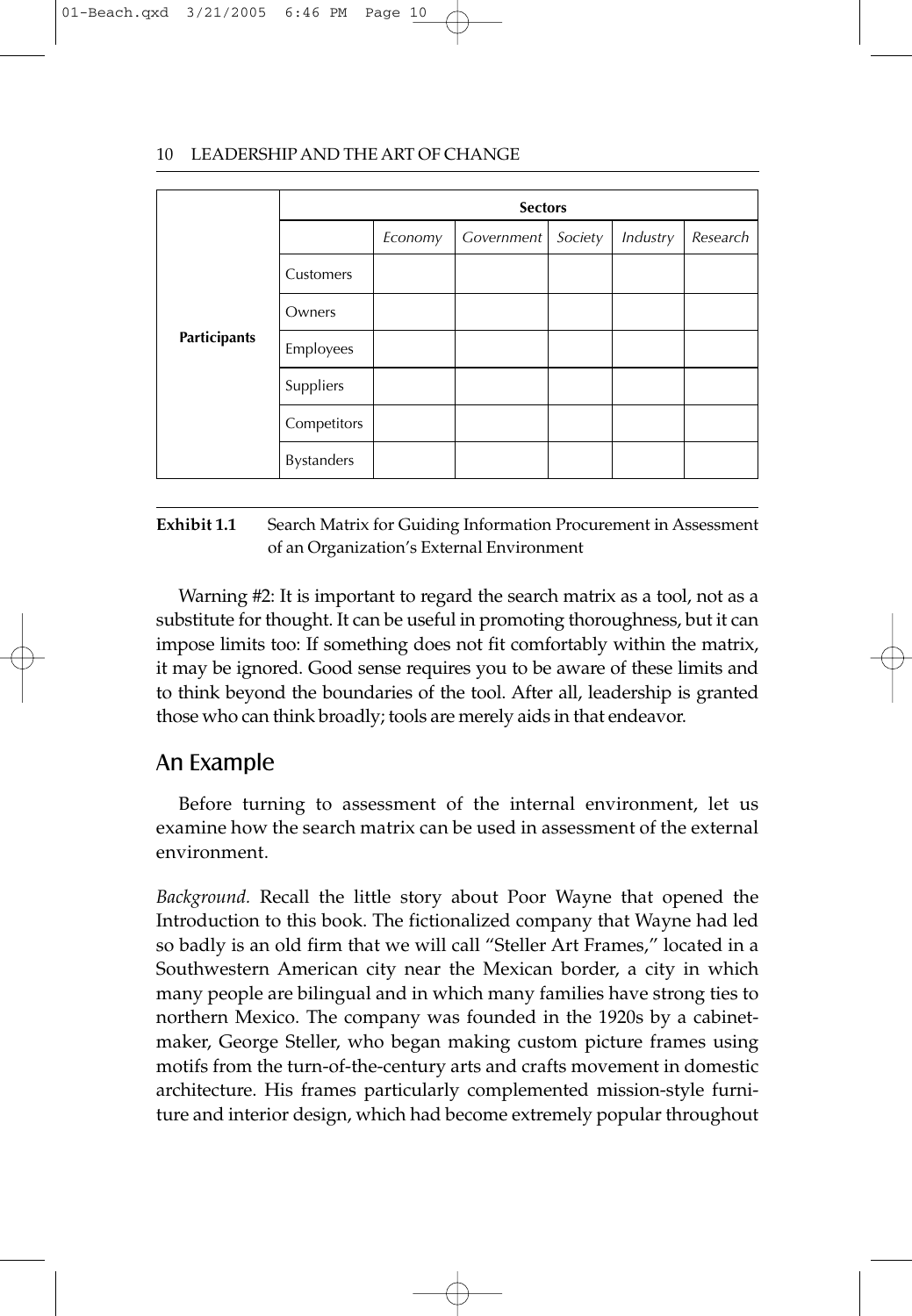the United States. The designs were especially favored for framing California-school and Southwest art: soft lines, gilded with gold or silver leaf for a mellow, antiqued finish. All of the work was done by hand, and sales initially were to individual artists or by special order through highend framing shops and art galleries. In addition to high quality, Steller frames were known for never warping and never separating at the corners. This was achieved by a patented fastening technique, invented by Mr. Steller, which kept the frames rigid. Competitors tried to devise similar fasteners but gave up after receiving unpleasant letters from Steller's lawyer.

01-Beach.qxd 3/21/2005 6:46 PM

The business grew over the years as Steller began selling through a wide range of shops and department stores, aided by a steadily growing interest in mission-style decor. Because production was labor intensive, the number of employees had reached 42 when the George Steller died in 1958. George's daughter Beth expanded the business by adding frames imported from Britain as well as a line of mission-style frames made both with oak and with aged wood salvaged from old buildings throughout the Southwest and Mexico. By 1996, the company employed 107 people, fairly equally divided among producing the original frames, producing the new line of wood frames, importing the English frames, and administrative services. An annual catalogue was published, for which requests were received from throughout the world, but little effort was made to expand sales beyond the United States and Canada.

From the beginning, Steller's administrative staff was reasonably stable, but there was high turnover among frame makers. This was because Steller's couldn't afford high wages, so shop employees tended to be young people, usually new immigrants from Mexico who were looking for their first job. In addition to low pay, the work was rather dull and repetitive, so workers moved on when opportunities arose. The result was that the four shop supervisors spent a great deal of time training new workers and monitoring product quality. High turnover was regarded by Beth and the board of directors as Steller's greatest weakness.

Steller had gone along peacefully for years, growing slowly but not actually changing much, making just enough money to meet its payroll, pay its bills, and stay in business. Things began to go wrong when the demand for arts and crafts designs leveled off at the same time that the taxes on Steller's building jumped (it was located in a historic area that was becoming very trendy, making property values skyrocket). The result was that Steller's lost money for the first time since it was founded.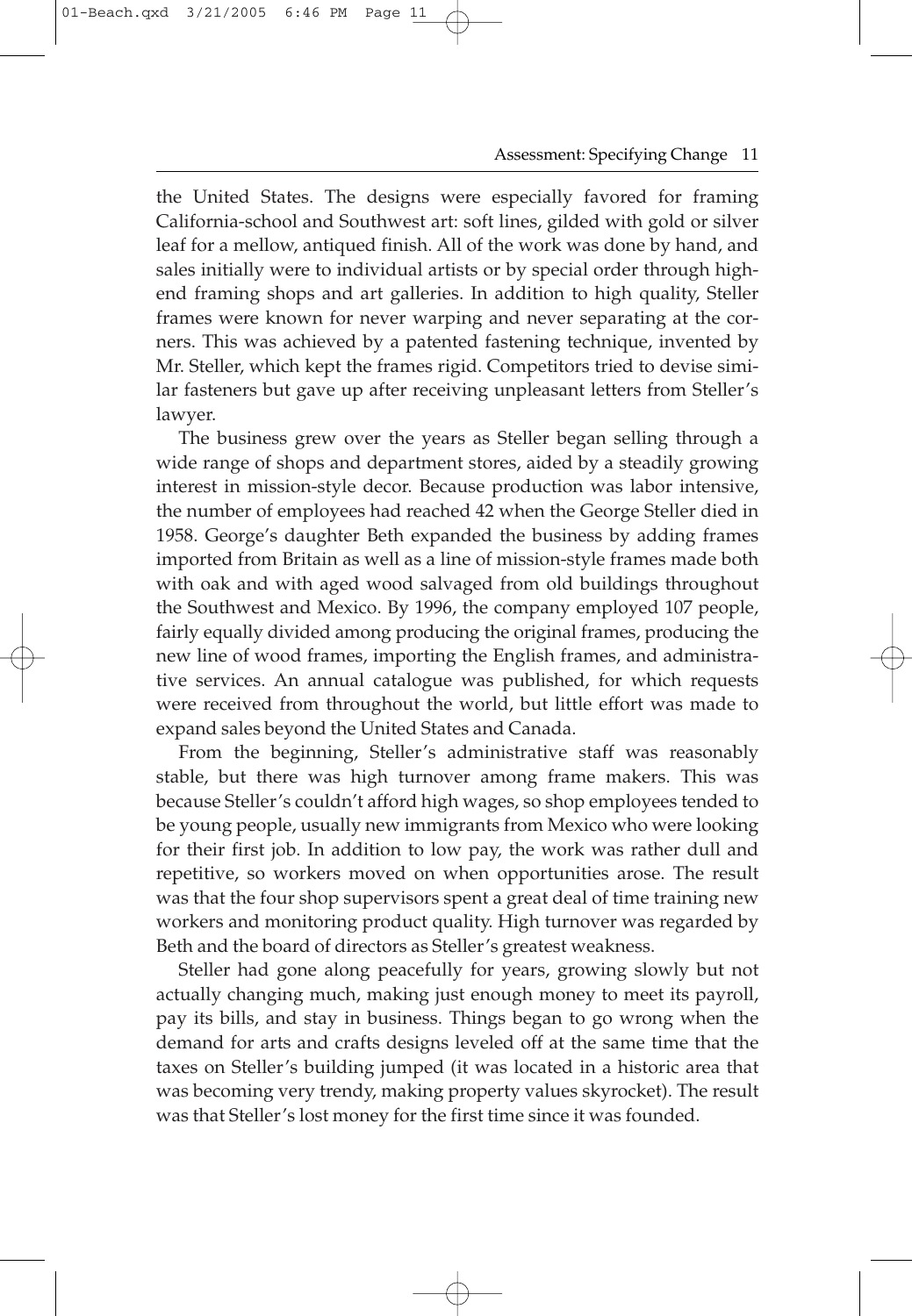The company clearly was in trouble by the time Beth retired in 2002. The board of directors, most of whom were elderly relatives of the company's founder, hired a manager whom they charged with turning things around. The manager's first reaction was to cut costs, beginning with staff layoffs. Costs indeed went down, but profits stayed flat because the layoffs slowed production and delayed deliveries, leading to a decline in sales as long-time customers were forced to go elsewhere for lower-quality frames. Moreover, the layoffs so distressed the surviving employees that they simply resisted all attempts to make any further changes. Before long things got so bad that the directors were forced to fire the manager and search for a replacement.

Enter, Poor Wayne. Without trying to figure out Steller's problems, Wayne, like his predecessor, was charged with making the company profitable again, and like his predecessor, he immediately began to implement solutions. But Wayne's solutions were far more grandiose. He produced a plan that nobody understood or accepted; he offered special discounts to Steller's two best customers, on which he lost money; he bought equipment to automate the gilding of wood for frames, which produced more gilded wood than the framers could use, and the machine gilding was shoddy compared with hand gilding; he partnered with a high-profile chain of picture frame shops to sell rather nondescript little frames under their joint names, which lost money and ended when the chain abruptly pulled out; and he entertained offers to merge with one of Steller's competitors without telling the directors. Exit, Poor Wayne.

Wayne's replacement, Carson, was uninterested in quick fixes and had no taste for grandiosity. More important, she had read this book. She began by learning about the company and its problems, in the course of which she created a committee of employees to conduct an assessment of Steller's external environment, guided by the search matrix in Exhibit 1.1. (Incidentally, the assessment committee's members thought of themselves as "team players" and named themselves "The Mighty Carson Art Players," after a feature on the old Johnny Carson TV show. They found this label humorous on a number of levels, but nobody else did, and it soon was forgotten. However, it resulted in everyone affectionately referring to Carson herself as "The Mighty Carson," a nickname she publicly discouraged but secretly relished.

The membership of the assessment committee represented a cross section of Steller's employees, people who clearly were influential opinion makers as well as some of the older employees who knew a lot about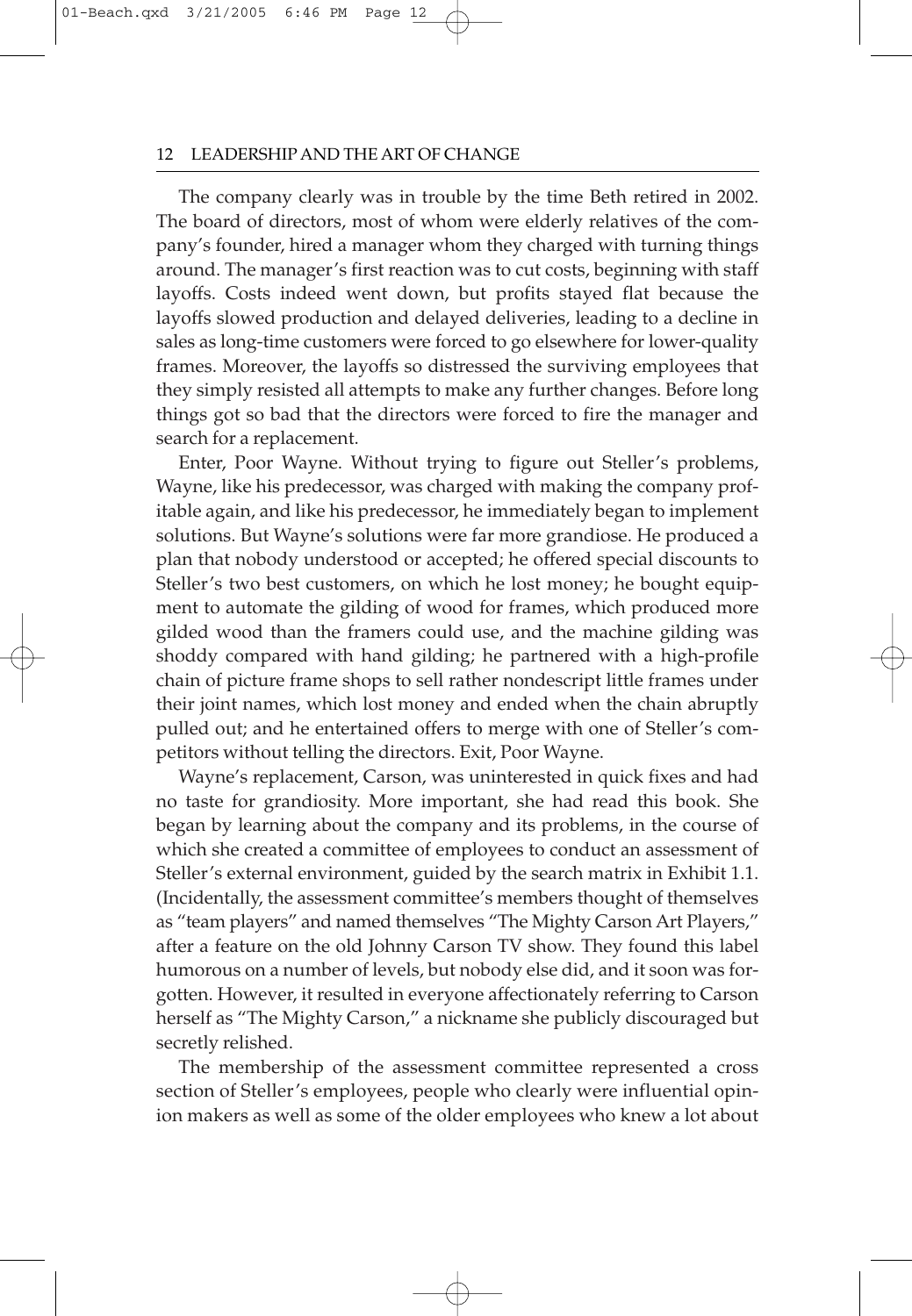Steller's history and the picture frame business. In addition, Carson sent out a notice to all employees asking for nominations to the committee and added two people she hadn't previously considered. Perhaps as important, she asked the board of directors to assign one of their members, ex officio, to the committee to represent the board's viewpoint and to serve as a communication link with the board.

This assessment committee began by examining each of the sectors for each customer category in the search matrix, recording what they already knew in each cell of the matrix. Thus, for example, in the cell for economy/ customers they listed Steller's current customers and how the current state of the economy influenced their demand for Steller's products, how perceived short-term and long-term economic trends would influence their demand, and the constraints these placed on Steller's actions.

Then the committee did the same thing for the economy/owners cell in the matrix, with a focus on profits and performance demands. Next they did it for the economy/employees cell, with a focus on employee mobility and pressures for pay increases, both of which posed potential demands on Steller and both of which were threats. The committee proceeded in this manner through participants, suppliers, and competitors. Then they did the same thing for government/customers, which in Steller's case was a vacant cell because there didn't seem to be anything that government was doing or was about to do that would cause customers to stop buying its products. On the other hand, the government/owners cell was important because Steller's owners were distressed by the steady increase in property taxes as their building's value increased. Similarly, the government/ employee cell was important because of ongoing proposals at the federal level to change Social Security and because of rumors of federal legislation that could influence employee health care benefits.

After everything the committee members knew was entered into the matrix, they began to search for information to fill in the holes and to confirm or refute what they thought they already knew. In this case, they turned to an experienced information broker who helped them clarify their thinking and to formulate meaningful questions. As the answers flowed in, they reformulated many of their questions and often came up with wholly new ones. After a while, they found themselves with fewer and fewer questions and with all of the cells filled in or identified as irrelevant.

When they were comfortable that they had a reasonably complete picture, they began to assess the demands and constraints in each cell and how these resulted in opportunities and/or threats. Thus, owners' concern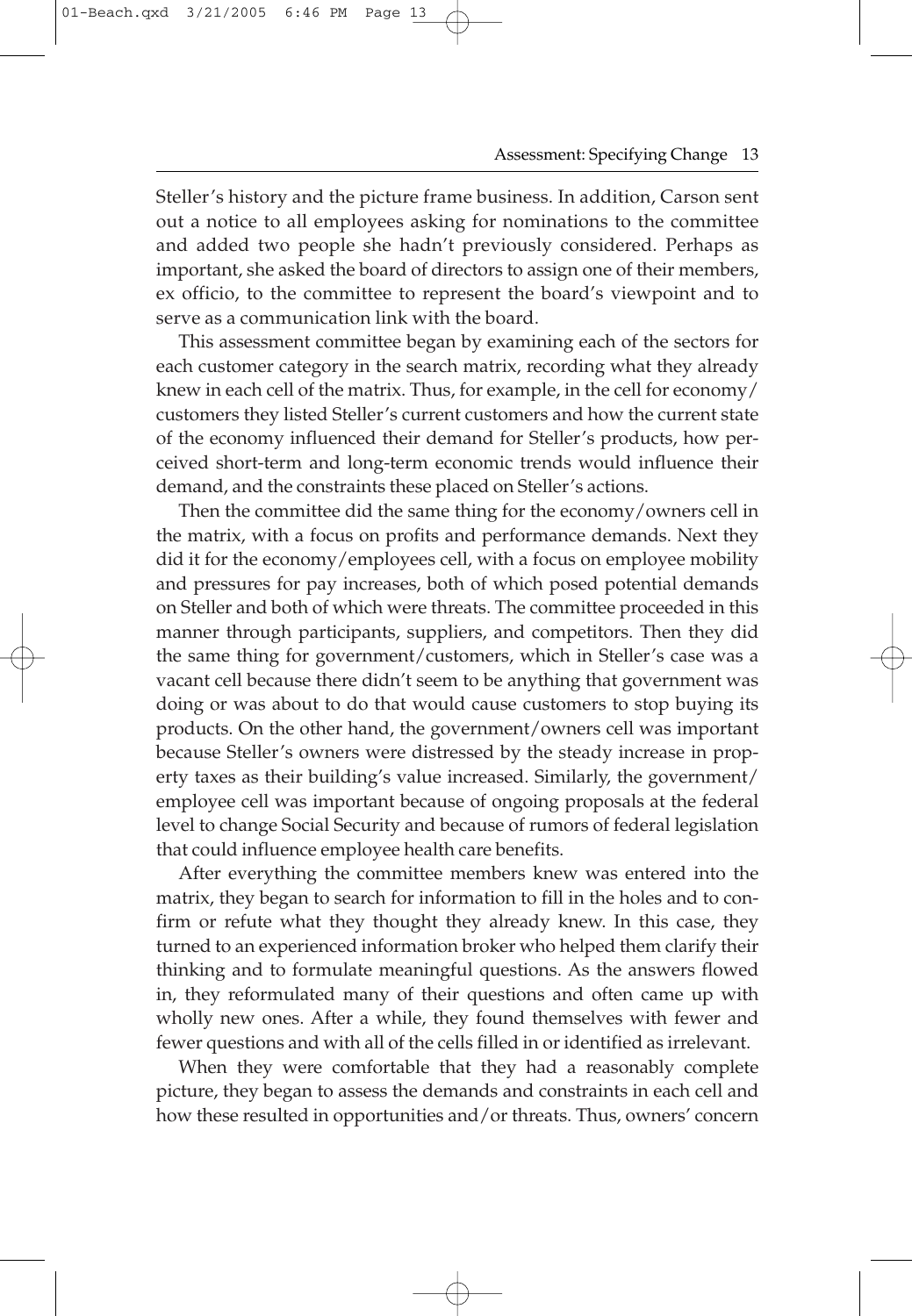about possible tax increases leading to decreased profits was coded as both a demand (taxes must be paid) and a constraint (profits are difficult to increase, and costs can be cut only so much), which pose threats (effects on Steller's already meager profits of paying the increased property taxes and the fact that it would be difficult to pass tax costs on to the customers) as well as opportunities (increasing production and decreasing costs by moving production to a new city-designated enterprise zone that offered lowcost leases on old warehouse space and tax relief in exchange for hiring unemployed youth; moving production 50 miles south to Mexico and taking advantage of tax provisions related to NAFTA, the North American Free Trade Agreement). This suggests a possible scenario in which Steller's six supervisors officially become trainers, with appropriate raises, to create and supervise a workforce in either the enterprise zone or in Mexico. The goal would be to make the training so thorough that product quality could be maintained. Then, by training large numbers of workers (which would keep the trainers busy) and increasing production (which would keep the new workers busy), prices could be lowered to gain a larger share of the existing market. In addition, if new designs were offered, other markets could be accessed, reducing Steller's dependence on mission-style frames.

This scenario raises new questions that require further information search: Are appropriate workers and production facilities available in the zone or in Mexico? Can Steller's supervisors be convinced to become fulltime trainers? Can they be taught to teach even better than they do now? Is increased production a good thing? That is, would demand for missionstyle frames increase if prices were lower, and how much would sales at the lower price have to increase to compensate for the new workers' wages? For raises for the trainers? Do markets exist for other designs? Would the support staff in the home office have to be increased if production increased or new designs were offered? Would it be possible to meet these increased costs and still increase profits? Are there tax and other NAFTA advantages to moving production to Mexico, and if so, do they compensate for the awkwardness of splitting the company between two geographical locations? Are the advantages of moving to the new enterprise zone sufficient to offset the disadvantages of giving up the building that had been Steller's home for over 80 years and hiring from what might be an unreliable work pool? If the answers to these questions make one or the other of these scenarios tenable, then they are retained as options in the planning process to be described in Chapter 4. If the answers show the scenarios to be untenable, the scenarios should be rejected (or tinkered with until they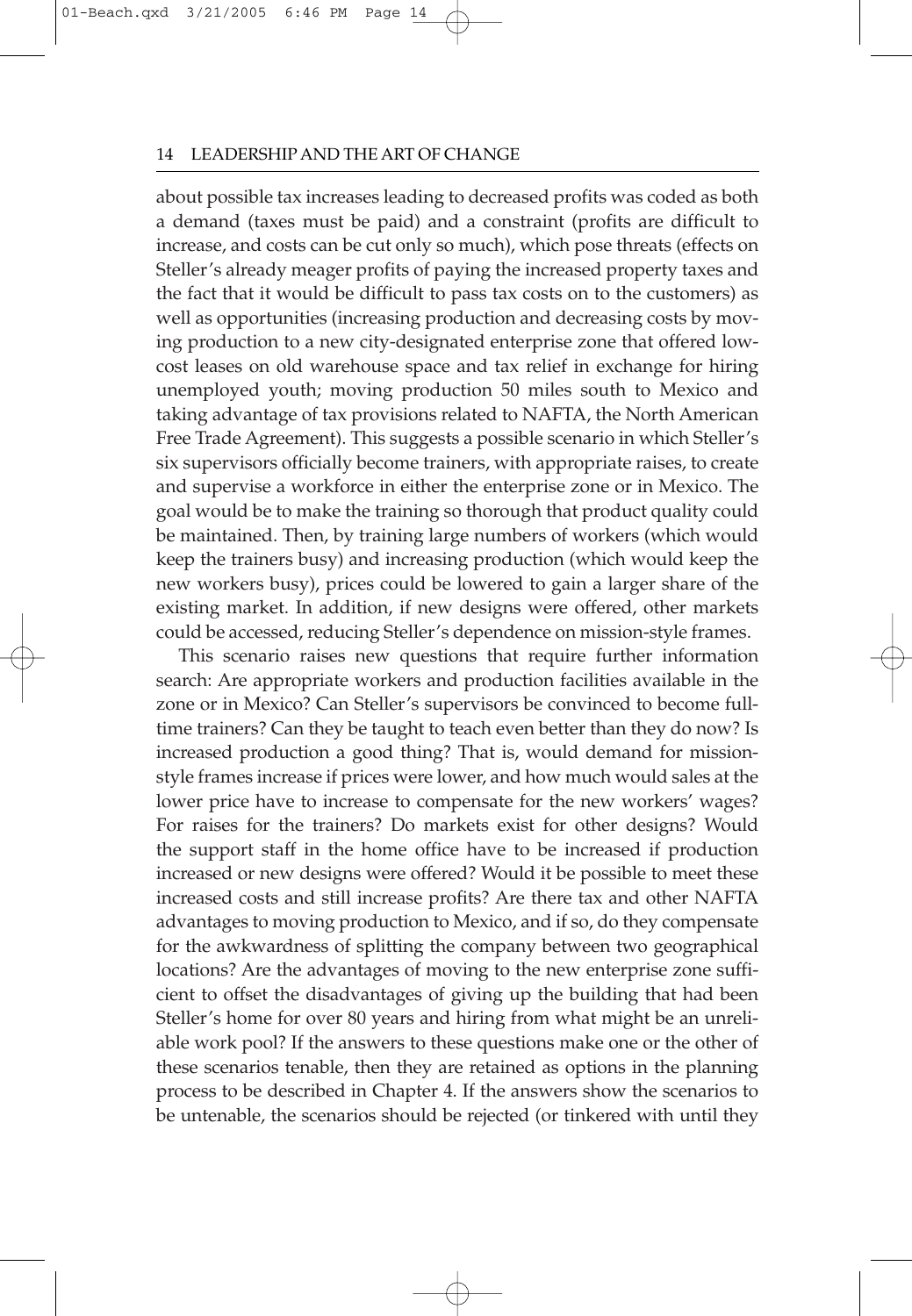01-Beach.qxd 3/21/2005 6:46 PM

become tenable) and different scenarios must be sought to deal with the assessed threats and opportunities for each cell in the search matrix.

As you can see, this is not an easy task, but important tasks seldom are easy. Moreover, the matrix is not a perfect tool; it is an aid to thought, but it doesn't replace it. The matrix is merely a framework that helps you keep things straight as you go about the search for information about the external environment and as you interpret that information in terms of the threats and opportunities it reveals. Recall our metaphor of the external environment as a playing field. The purpose of being in the game at all is to play well enough to survive and prosper. The strategy for doing this is to understand the demands and constraints of the playing field and how they threaten or provide opportunities for your team to advance toward its goal. But, you can't begin to advance until you know where you are on the playing field and in which direction you need to move in order to reach the goal. Additionally, even if you know in which direction to move, you can't figure out how to do it unless you know your team's strengths and weaknesses. Knowledge of strengths and weaknesses is gained by assessing the organization internal environment, to which we now move.

(A final note to our story: The people Carson put on the assessment committee worked together so well and did such a good job that she asked them to stay on to do the internal assessment. This, in turn, worked out so well that the assessment committee became the vision committee (Chapter 3) and then, with a couple new members, it became the planning committee (Chapter 4). But a new group took over when it was time to implement the plan (Chapter 5) because the members of the old committee were worn out. All of this is very hard work.)

## **Assessing the Internal Environment**

An organization's internal environment consists of its purpose, its efforts to differentiate itself from competitors, its component functions, the organizational structure within which these functions operate, how authority and power are distributed and exercised, and the values and beliefs that constitute the organization's culture.

All of these can be changed if changes are called for as a result of identifying opportunities and threats in the external environment. The ease and success of attempting to make changes in all the others, however, rest on making changes in the culture. This is because all the others are enmeshed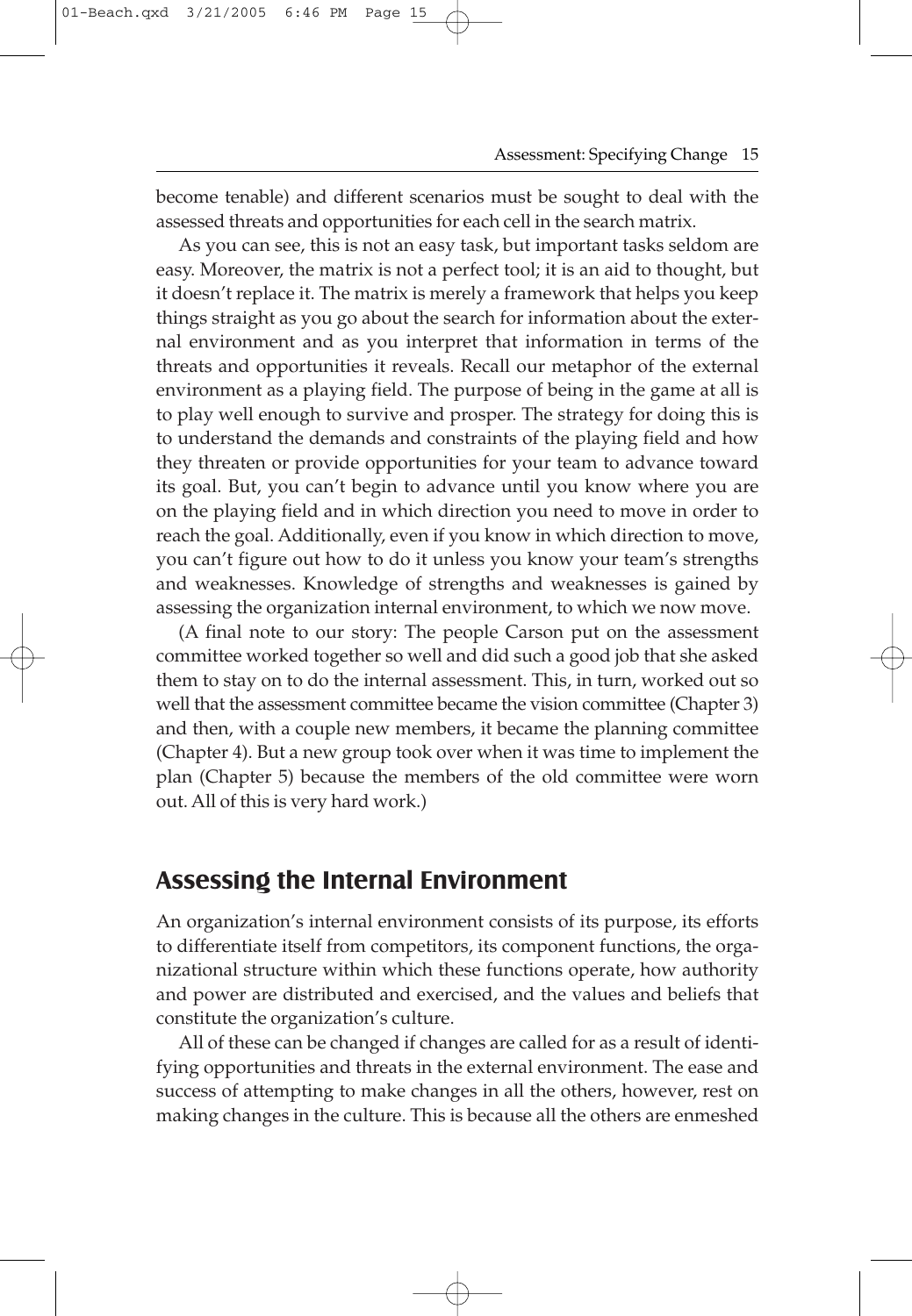in the culture, and changing them requires making concomitant changes in the culture, which often is difficult. Because culture and culture change are so important, Chapter 2 is entirely devoted to them. Therefore, in what follows, we will concentrate on assessment of other aspects of the internal environment and then move on to a more detailed discussion of culture in Chapter 2.

## Documents

Assessing the internal environment often is easier than assessing the external environment because leaders frequently have a background in the industry and they frequently have moved up through the organization they are leading or one very like it. This experience is invaluable because it provides a core of information to which assessment information can be added. Moreover, there usually is a vast supply of written documents pertaining to the organization: annual reports, brochures, internal memos, policy statements, and records. Although some of these documents are little more than propaganda, it is possible to learn from them, if only how the organization attempts to present itself. Careful reading can yield information about the organization's products, customers, employees, board of directors, business strategy, organization structure, and its financial state. Greater detail can then be obtained by talking with people in the various functional areas of the organization (e.g., accounting, marketing, production, human resources).

*Purpose.* Every organization exists for a purpose, usually summed up in a mission statement. Generally, an organization's mission statement is accurate, insofar as the people who wrote it understood what the organization actually does. Sometimes, however, the statement's authors had a limited view of the organization, and the mission statement is therefore limited. For example, the mission statement for a famous company said that it was in the restaurant business. Then someone pointed out that it actually owned and operated only a few restaurants. Most of its revenue came from franchising, leasing shop space to its franchisers, and providing supplies to those same franchisers. Recasting the mission statement to emphasize that the company was primarily a franchising business with capabilities in managing property and supplying food and other products prompted recognition of previously unconsidered opportunities. Similarly, in an example to be described in Chapter 3, a charity hospital that always had defined its mission as providing health care for the poor found that it was only by providing care for paying patients that it could afford to continue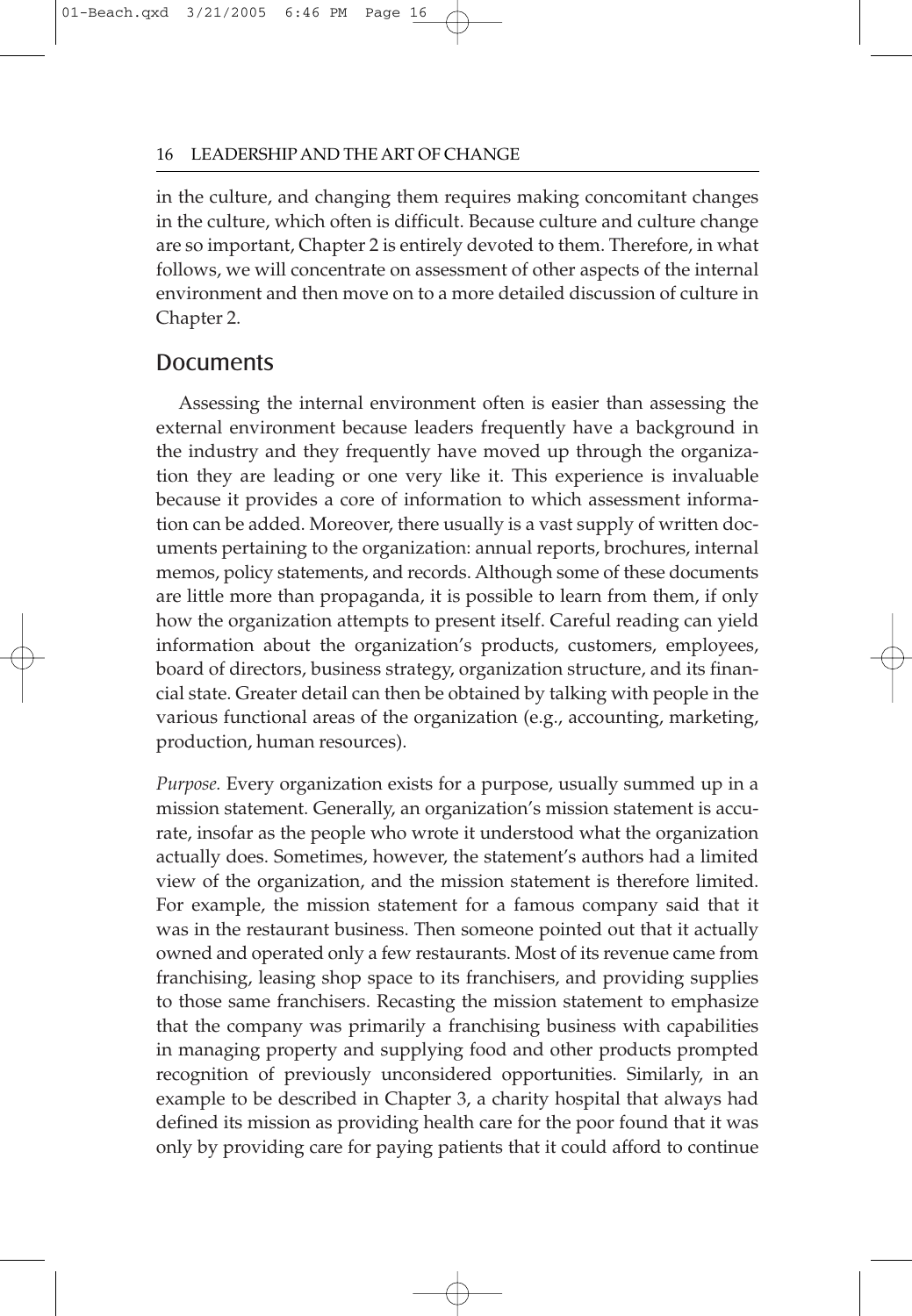doing charity work. Recognition of this broader mission led to changes that saved the hospital from closing.

The lesson here is that leaders can learn from their organizations' mission statements as part of the appraisal of the internal environment, but it is unwise to be limited to what the statements say.

*Differentiation.* Most organizations operate in a competitive environment, whether they are businesses that compete for customers, government agencies that compete for tax dollars, or nonprofit organizations that compete for donations or grants. Each must find a way to differentiate its products from those of its competitors in order to attract the resources they need to survive. Exactly how they differentiate depends on what they perceive to be their products' strengths vis-à-vis competitors': quality, availability, efficiency, beauty, exclusivity, innovation, novelty, value for money, ethical superiority, moral rightness, or some other characteristic that is important to those who control the needed resources. For example, discount stores differentiate themselves from department stores by offering brand name goods at lower prices. In fact, some low-cost merchants boast that they will not be undersold, lowering their prices below those of other low-cost merchants in an effort to make sure that what differentiates them from their competitors remains intact. In contrast, makers of luxury products differentiate on quality and exclusivity; quality is a claimed attribute of the product, and exclusivity is ensured by charging so much that ownership is limited to those few who can pay for reputed high quality. Even when products are not particularly different, advertising can produce the illusion that they are. Relief agencies, for example, compete in helping poor children in Third World countries advertise on American television in the hope that name familiarity will increase their share of charitable donations.

*Functions.* Every organization must distribute tasks among its members. In a small organization, a few members may share in the tasks, with one or the other taking primary responsibility. Larger organizations need more formal task assignment, if only so members will know where to go to get what they need to do their jobs. This leads to creation of units within the organization that have exclusive responsibility for a particular area of the organization's activities. Thus we see production, finance, accounting, marketing, human resources, and product development assigned to different units, each overseen by a manager who reports to higher management. Each of these units may have its own internal subunits; the human resources departments will have subunits for hiring, for benefits, for training, and so forth.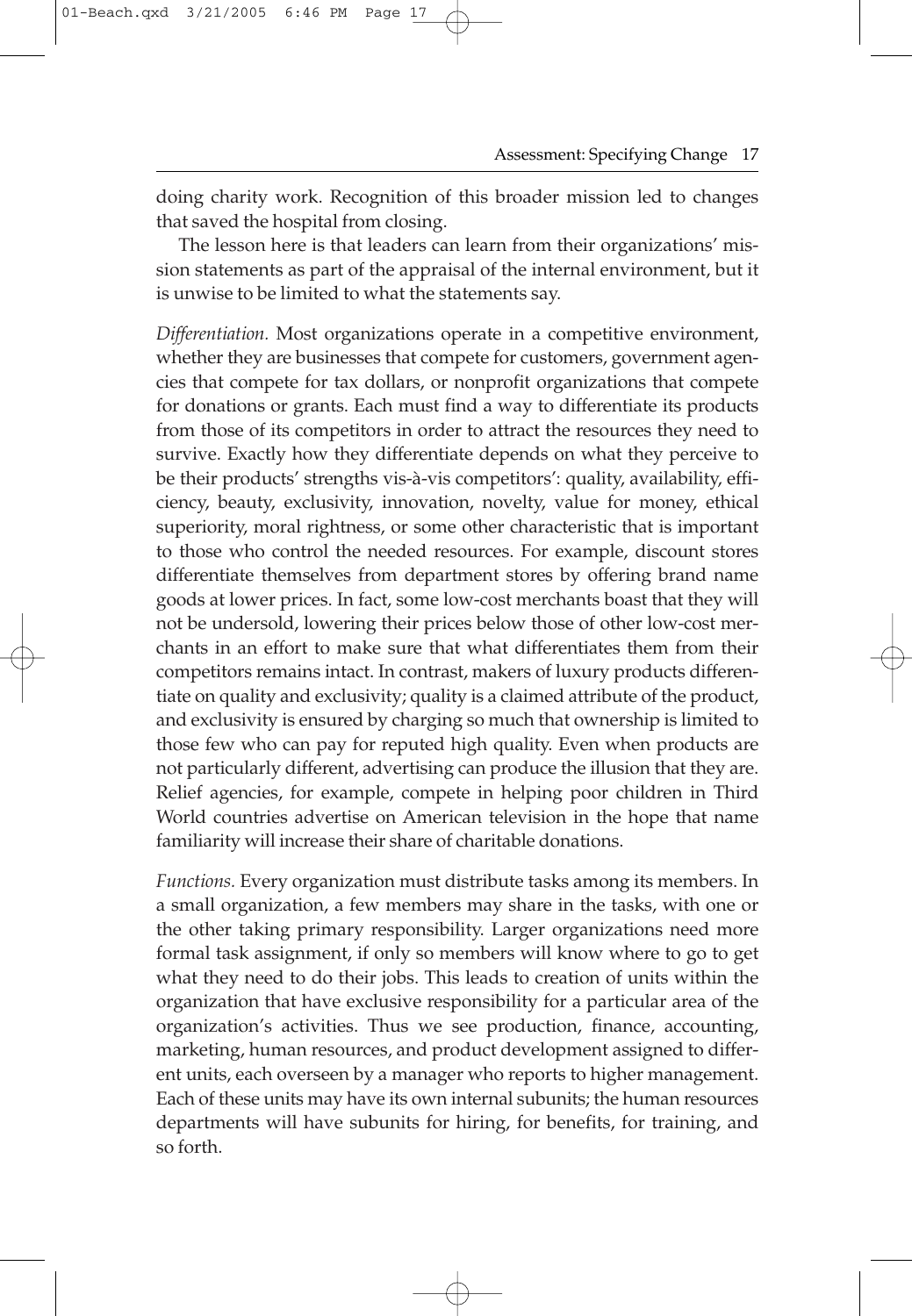*Structure.* The structure of an organization consists of the way in which its various functional units relate to each other. This often is depicted in an organization chart; boxes represent units, and lines represent the reporting relationships among them.

There are some five or six prototypical structures for organizations; what is "best" depends on the organization's purpose, size, and the characteristics of its external environment. This is not the place to go into more detail; textbooks on management (e.g., Robbins & DeCenzo, 1998) discuss it under the rubric of organizational structure or organizational design.

*Authority and power.* Authority and power are not exactly the same. Authority comes with the job and often includes power, but power sometimes exists outside the organization's formal structure. Authority can be traced by examining the organization chart. In the typical hierarchical organization, the president or CEO is at the top of the pyramid; the vice presidents of the various divisions are at the next level; the managers of departments are next; the managers of the subunits in the departments are next; and the rank and file is at the bottom. The degree of hierarchy differs from one organization to another, but the structure of most is some variation on this classical form. To the degree that hierarchy prevails, the lines of authority are clear; the people at each level receive orders from the level above, translate them into actions appropriate to their unit, and transmit orders about these actions to the level below them.

Authority is downward and accountability is upward. Accountability means that performance of assigned tasks is evaluated by the authority on the next higher level of the organization, who then administers rewards or penalties. Accountability, which justifies performance evaluation, is intrinsic to a hierarchical organization structure. Accountability often is less clear in organizations that have less hierarchical structure.

The power that accompanies authority and the ability to reward or punish is often called *coercive power* (or *reward power* or *legitimate power*) because it derives from subordinates' fear of reprimand, dismissal, demotion, penalties, or absence of rewards. Although the term is more pejorative than it probably needs to be, coercive power often makes subordinates do things that they might prefer not to do. This is not necessarily bad if it is used to serve the best interests of the organization and its various stakeholders, but the potential for abuse is obvious.

Because both authority and coercive power tend to be vested in relatively few people in the organization, these few people have an immense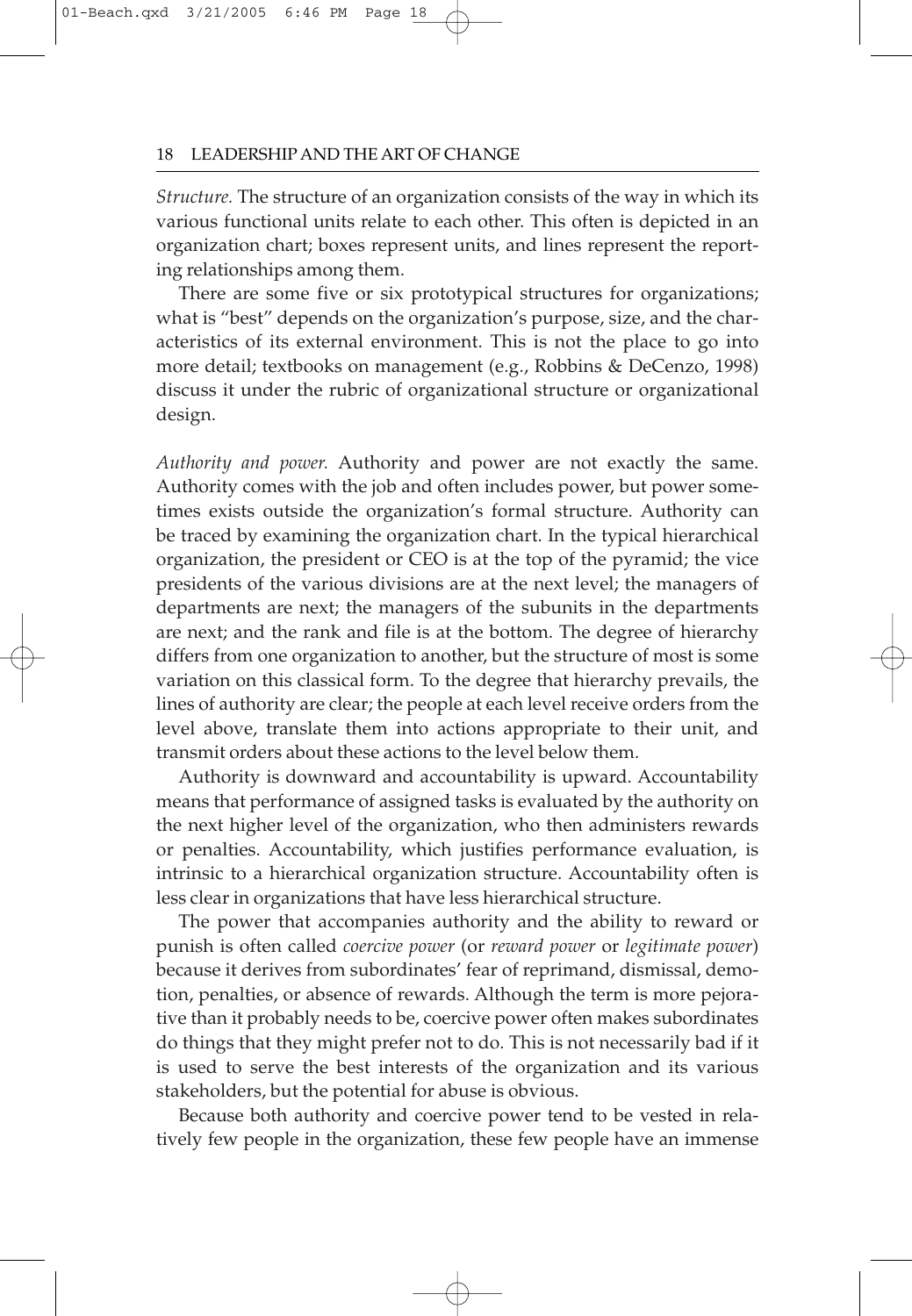influence over the working lives of everybody else. This imbalance of power in organizations mirrors a larger imbalance in society, an imbalance that has incited everything from the foundation of trade unions, to experiments in socialism and communism, to revolutions and civil wars. At issue is how to balance the virtues and drawbacks of authority-backed coercive power—especially in business and government—against the virtues and drawbacks of broad participation in deciding how that power will be used and how the resources it controls will be distributed. This struggle underlies the debate about centralized versus distributed government (Washington vs. the states and the states vs.counties and cities), as well as issues about totalitarianism versus democracy, command economies versus demand economies, and so on. Many of the milestones of history reflect this struggle (e.g., the Magna Charta, the American Civil War, and the disintegration of the Soviet Empire). The balance between coercive power and participation has been the major drama for at least the past three centuries and shows no sign of abating. Indeed, it underlies almost any conflict you can name, on the global level, on the national level, locally, and in virtually every organization, large and small, public and private.

In the business arena, the power-participation issue within organizations has come more sharply into focus as service industries become an increasingly large part of modern economies. Some businesspeople, and some academic theorists, have proposed that service organizations might work best if the usual hierarchical structure were turned upside down. The frontline members of the organization would be at the top as befits their importance as the people who encounter the customers and deliver the service. Every level of management below them would exist primarily to support them. The CEO would be at the very bottom, the ultimate provider of support for the entire organization.

The inverted hierarchy is a pretty idea; it has value in emphasizing the importance of frontline people in service organizations; and it may even make a difference in how some organizations think of themselves and how they conduct business. But merely turning the organization chart upside down does not change the fact that the power hierarchy is right side up, with the CEO at the top, because the ultimate power to reward lies with the CEO. On the other hand, inverting the structure prompts recognition of a particularly important truth: leadership has two seemingly conflicting roles in organizations: (a) to control and direct through wise use of power and (b) to support and enhance the actions of the frontline people. The paradox of power is that in order to do their jobs well, leaders must simultaneously direct and serve those whom they lead.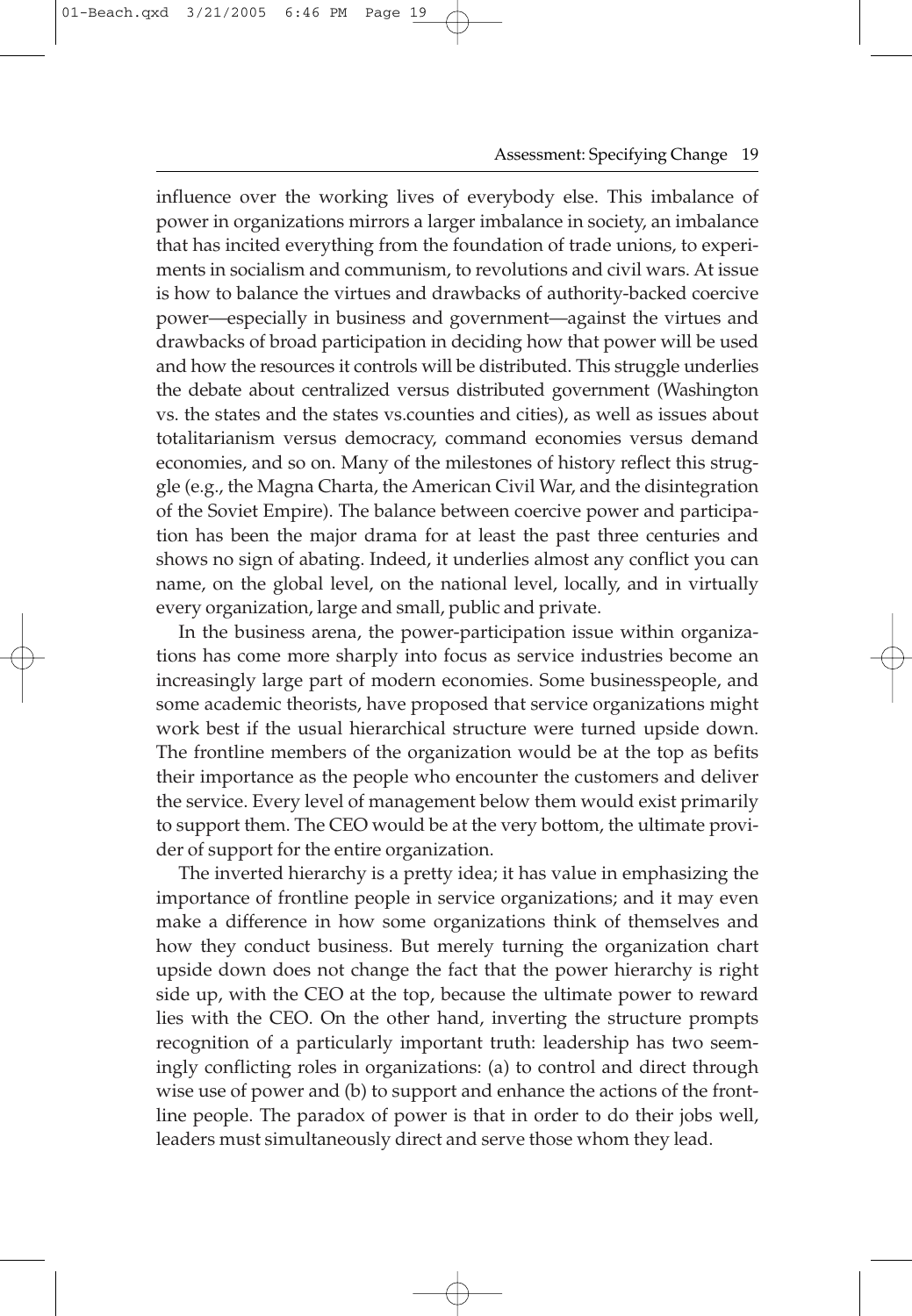There is a subclass of coercive power that derives from the organization's structure but which does not rely upon the authority that this structure engenders. This is the power deriving from the ability to bypass the formal structure of the organization in order to get things done quickly and efficiently. The prototype is the administrative assistant who has risen through the ranks with all the other administrative assistants and who can accomplish the impossible with just a phone call. This ability to use friendships and swap favors gives the person enormous local power; everyone around him or her comes to depend on this power to cut through bureaucratic red tape. Indeed, the more hierarchical the structure, the more bureaucratic the organization tends to be (in the bad sense of bureaucratic), and people who know shortcuts can be extremely powerful. Again, this kind of power can be very valuable, but it also can be abused, especially when there is favoritism in who is granted access to it.

In contrast to coercive power, which sometimes prompts people to do things they do not want to do, *persuasive power* prompts people to want to do them. Coercive power is granted by the organization to its leaders, but persuasive power is granted by those who would be persuaded. Persuasive power derives from other people's belief that an individual is informed, well intentioned, trustworthy, unbiased (or at least has the "proper" biases), and not out solely for personal gain. Such individuals can be anywhere in the organization, exercising their persuasive powers on their coworkers, either formally or informally. Formal persuasive power might be exercised by a particularly popular and trusted shop steward. Informal persuasive power might be exercised by an ordinary worker who has the courage to speak out against abuses or in favor of newly introduced policies that he or she thinks are beneficial. These people often exert such strong effects on employee opinion that they must be taken into account by the formal power structure; leaders do well to know these people and what they think and, where possible, to work through them. Better yet, leaders should conduct themselves in ways that result in their being granted persuasive power by organization members.

## Walk Around

Documents can provide only so much information about the internal environment of an organization. This must be fleshed out—made into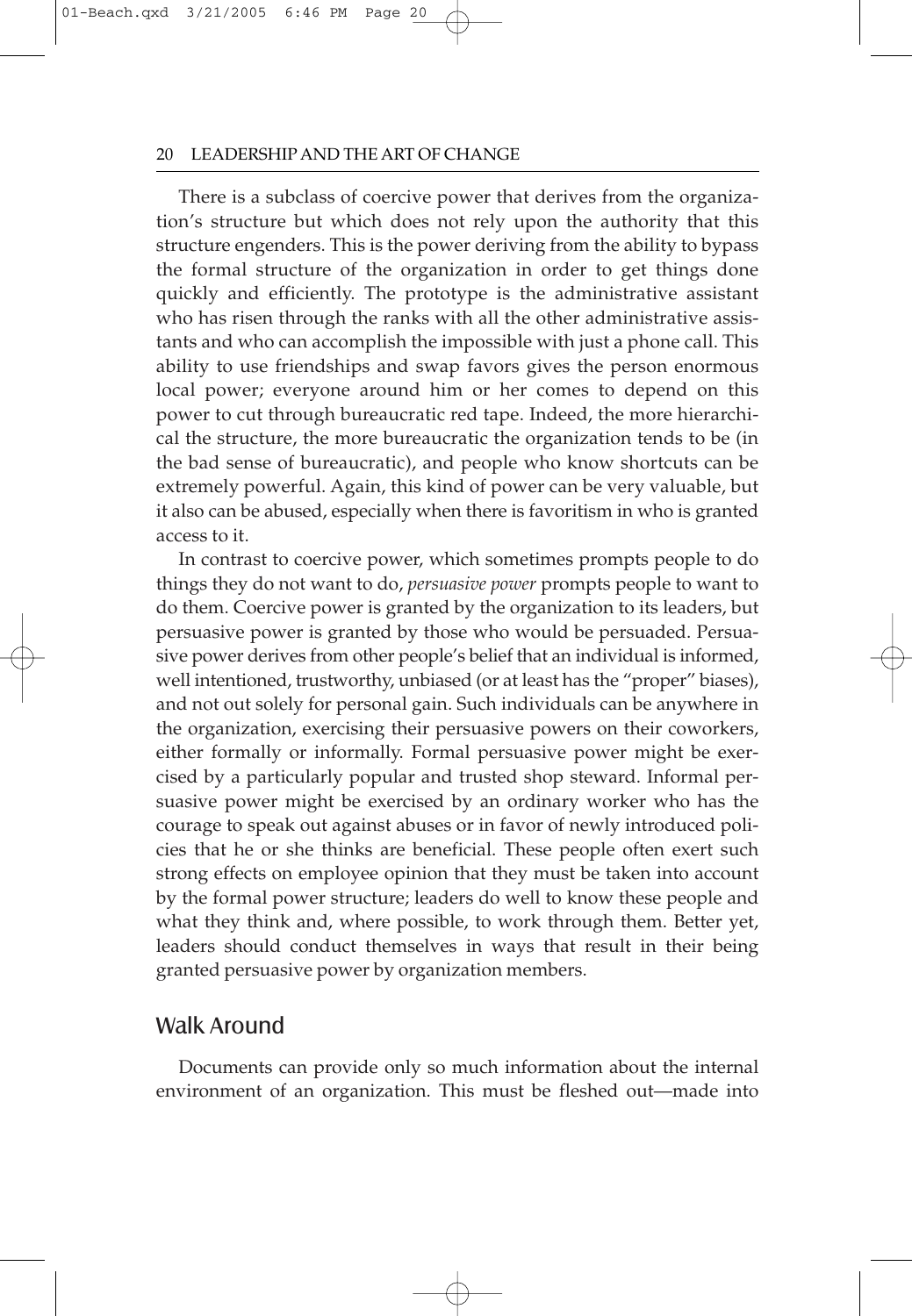something living and vital—by getting to know the people in the organization and what they do. A great deal of this kind of insight is gained simply by walking around and talking with people at each level of the organization. This sort of inquiry, however, must be done with care; the problem isn't so much who you talk with as who you don't talk with. People may be leery of talking to "the Boss," but they will be far more upset if the Boss talks to others and not to them, or to their subordinates and not to them. This means that you need a strategy that will show evenhandedness but that will get the information you are seeking. It is a good idea to know all your managers, if you possibly can, and to talk with their subordinates after you have talked with them.

Everybody likes to talk about their job. The problem is keeping them on track so they actually tell you what they do and what it contributes to the organization (or at least to their unit). In the course of this, you can learn what they see as the organization's purpose and how they envision the organization's present and future. Of course, the questions you ask must not be too leading, but you don't want to get bogged down in gossip or end up with a litany of complaints (although you can learn a lot from both). The problem with listening to gossip and complaints is that the former often is bad information and the latter comes with the expectation that you will do something to remedy things. The point of doing a walk around is to learn about the organization, not to receive bad information or build expectations that you may be unable to meet.

A walk around should include each functional unit of the organization, both line functions and support functions. Many leaders find line functions, such as production or distribution or sales, more interesting than, say, accounting or human resources, because they so obviously contribute to the organization's mission. The support functions, however, are equally important and must be understood. Organizations get into trouble more frequently from financial and personnel problems than from inability to produce decent goods or services.

Finally, your walk around should proceed beyond the immediate confines of the organization. If there is a board of directors or an advisory board, you should take time to talk to each member, asking them much the same questions you asked people in the organization. Then you should try to get to know the leaders of competing organizations; they will have opinions about your organization and about the external environment in which your organization and their organizations compete. You cannot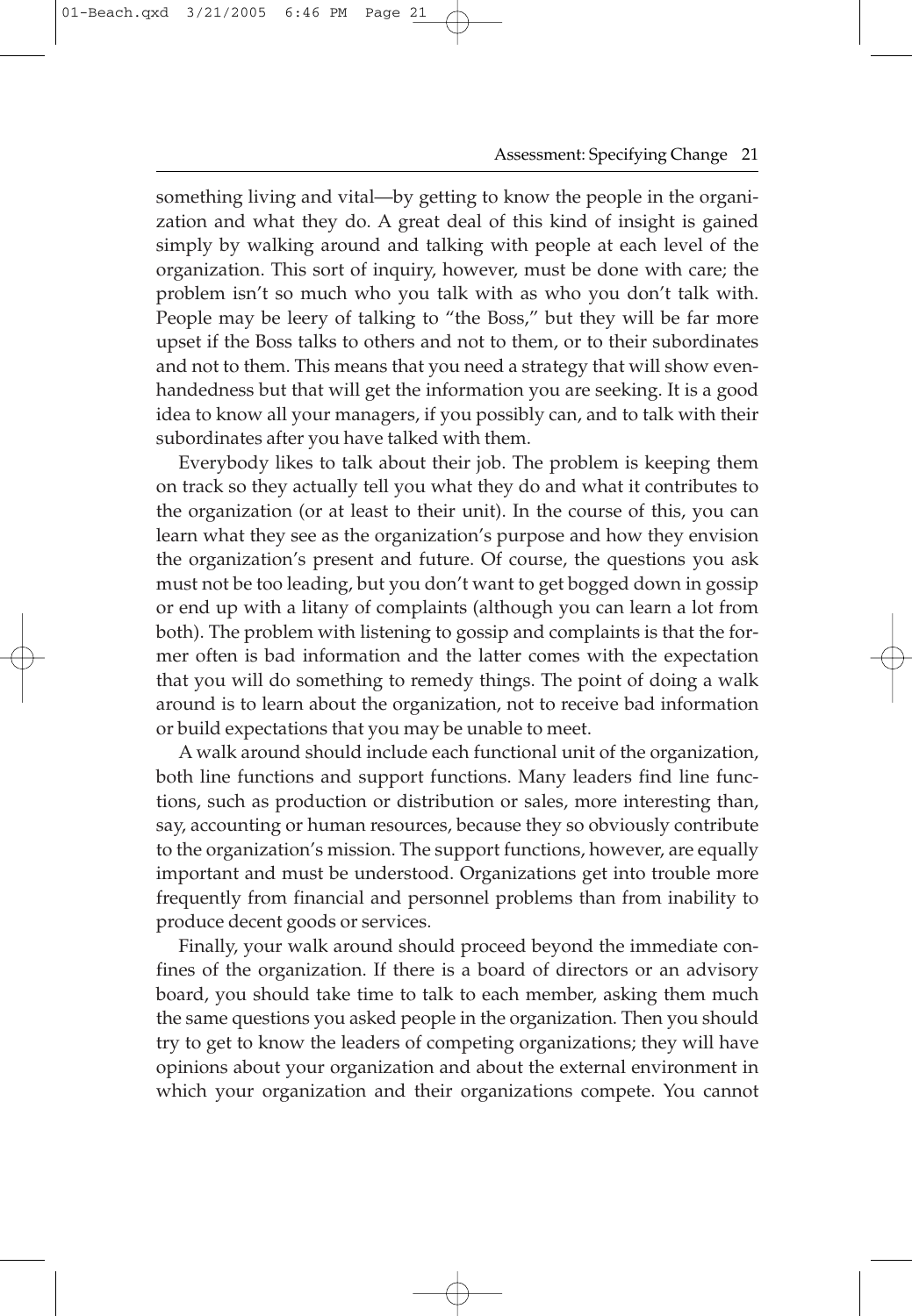collude with them, but you need not be personal enemies simply because you are competitors.

In some sense, the local community is as much a part of the internal environment as the employees are, if only because the employees and their families live in the community. Therefore, you should seek out community leaders at various levels to see how your organization is viewed locally. Many highly respected organizations are hated by their neighbors for failure to contribute positively to the community. In some cases, this local animosity makes it difficult to hire good people or be treated evenhandedly by local government or other community organizations. I once consulted for a company that had so outraged the community that its employees' children were harassed by schoolmates and job vacancies went unfilled because people were unwilling to be identified with the company. One service worker told me that in the old days he had been greeted as a hero when he arrived to make repairs, but now he was treated as though he were personally responsible for there being a problem in the first place. He had stopped telling new acquaintances where he worked.

### What to Look For

Your inspection of documents and your questions as you meet with people in the organization should address both specifics about their jobs and generalities about how the organization works. The following is a partial list of these generalities, although there will be others for any particular organization:

- 1. Do members believe themselves to be a part of the organization or merely being employed by it? If the latter, are they merely marking time until they can leave, and where will they go?
- 2. Do members believe themselves to be part of a team or merely a member of a unit, responsible for only their own duties?
- 3. Do members believe they are encouraged to be innovative and entrepreneurial in how they do their jobs? Do they believe that their ideas get a sympathetic hearing and that they are recognized appropriately for their contributions?
- 4. Do members believe that performance is fairly evaluated?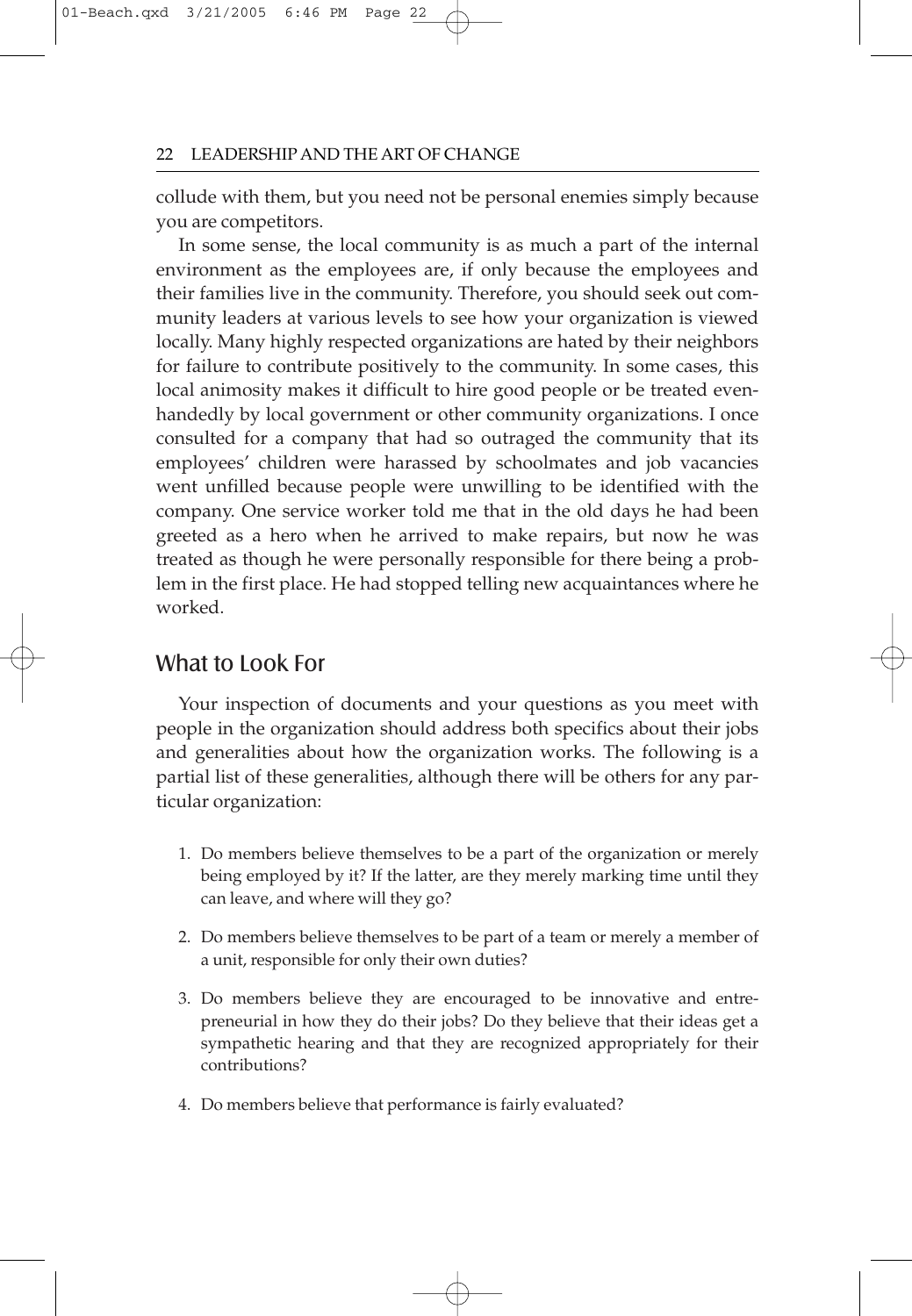- 5. Do members believe that rewards and penalties are fairly distributed and accurately reflect actual contributions to the organization?
- 6. Do members believe that conflict within the organization is handled well by management?
- 7. Do members believe that authority and power are used to further the proper interests of the organization or to control for control's sake?
- 8. Do members believe in the effectiveness of existing channels through which decisions can be appealed or complaints made?
- 9. Do members believe that management decisions take into consideration the impacts on subordinates, their families, and the surrounding community?
- 10. Do members believe that management adequately understands the external environment?
- 11. Do members believe that management adequately understands the internal environment?
- 12. Do members believe that management adequately understands the changes that must be made in the external and internal environments in order to address threats and take advantage of opportunities?

#### *To be continued...*

Discussion of internal assessment won't be complete until we have examined the organization's culture in detail. In the course of walking around and asking questions of employees, however, you'll begin to get a clear picture of the culture (organizational beliefs and values) and the climate (whether employees are generally satisfied or dissatisfied with the organization and how things are going). Climate changes over time as a function of good and bad things happening, but culture is robust, changing slowly unless prompted to change. As we shall see, culture can be an obstacle to change or it can promote it. When it is an obstacle, and when changing is crucial to the organization's fortunes, culture change becomes a priority. In Chapter 2, we will discuss the nature of culture and how it can be changed when change is required.

#### *But first...*

Before we move on to Chapter 2, let us return to our fictionalized company, Steller Art Frames, and some of the results of its assessment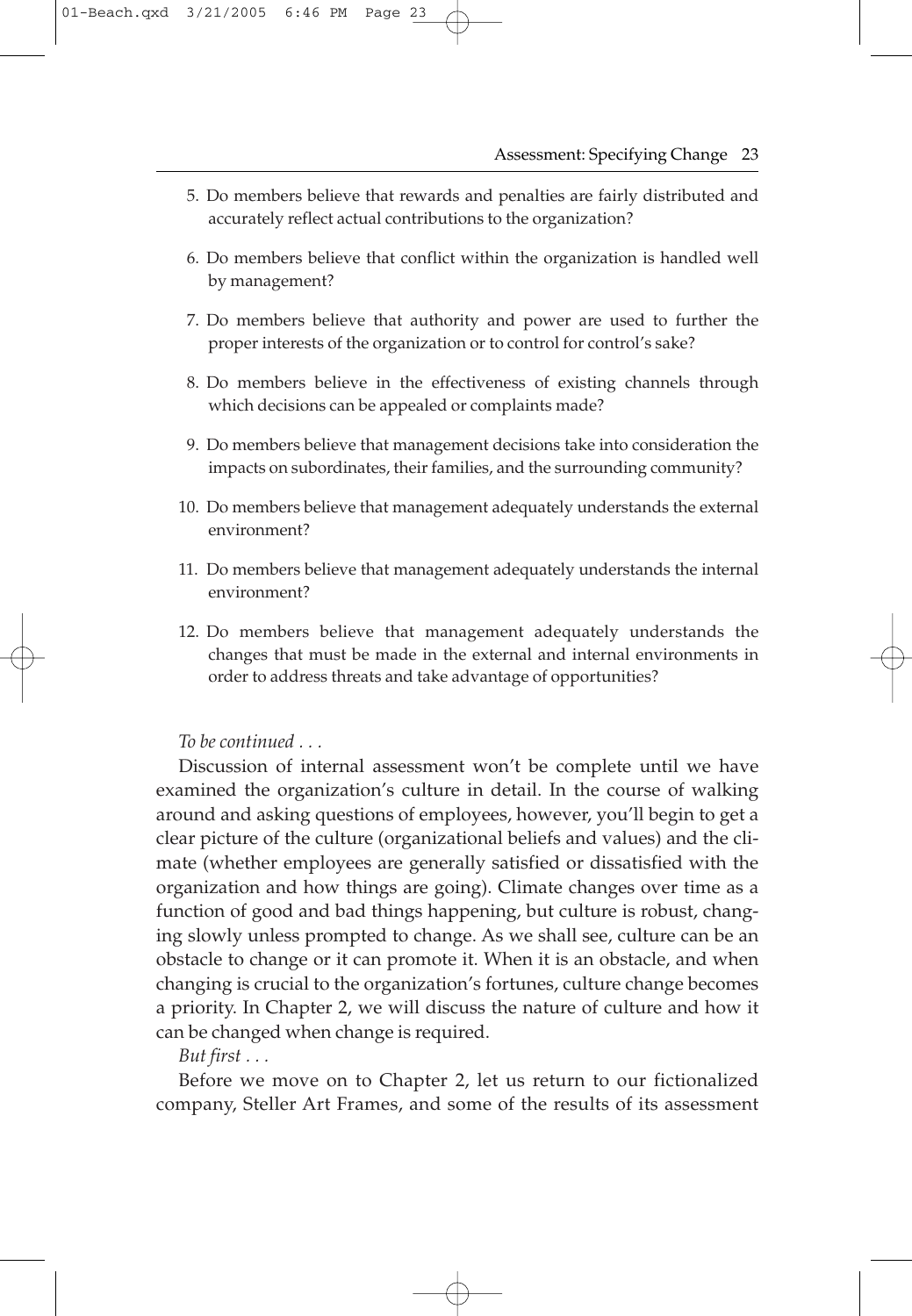of its internal environment. The gist was that Steller's long-time employees were found to be extremely loyal to the company and that they understood that as things stood at the moment, the company was likely to fail and that something substantial had to be done if failure were to be prevented. However uncomfortable it made them to think of change, they were willing to cooperate with any reasonable measures to save the company and their jobs. They were concerned, however, that efforts to turn things around might compromise what they saw as the company's greatest assets: the high quality of its products and the pride they took in their work. Moreover, they were afraid that changes would result in Steller's becoming a less satisfying place to work, especially if it were to get larger. They felt that their input could help shape changes, but most of them felt they lacked the wisdom to know what those changes should be. They looked to The Mighty Carson and the assessment team for guidance, withholding judgment until they better understood the nature of the threats and opportunities the company faced and until a new vision was presented for the company's future. Many employees confessed to a deep unease about the future, whether the company tried to ride things out by sticking to the status quo or tried to reinvent itself to meet its challenges. They simply were waiting to see what happened next.

A significant discovery during the internal assessment was that Steller's patented fastening system was more versatile than previously thought. One of the perquisites of being a senior frame maker was the use of Steller's shop and its tools for noncommercial projects on the weekends. In the course of the internal assessment, one of the frame makers told the committee that he had used Steller's fasteners on some furniture he had built for his daughter's twin sons. These extraordinarily rambunctious boys had used the furniture for 3 years and, aside from scratches and dents, hadn't been able to harm it. This prompted Carson to have Steller's lawyers make sure the company had a solid lock on the fastener system, with an eye to licensing it to furniture makers and creating another income stream for Steller.

## **Summary**

To ensure mastery of the foregoing material, summarize it for yourself it by filling in this topic outline: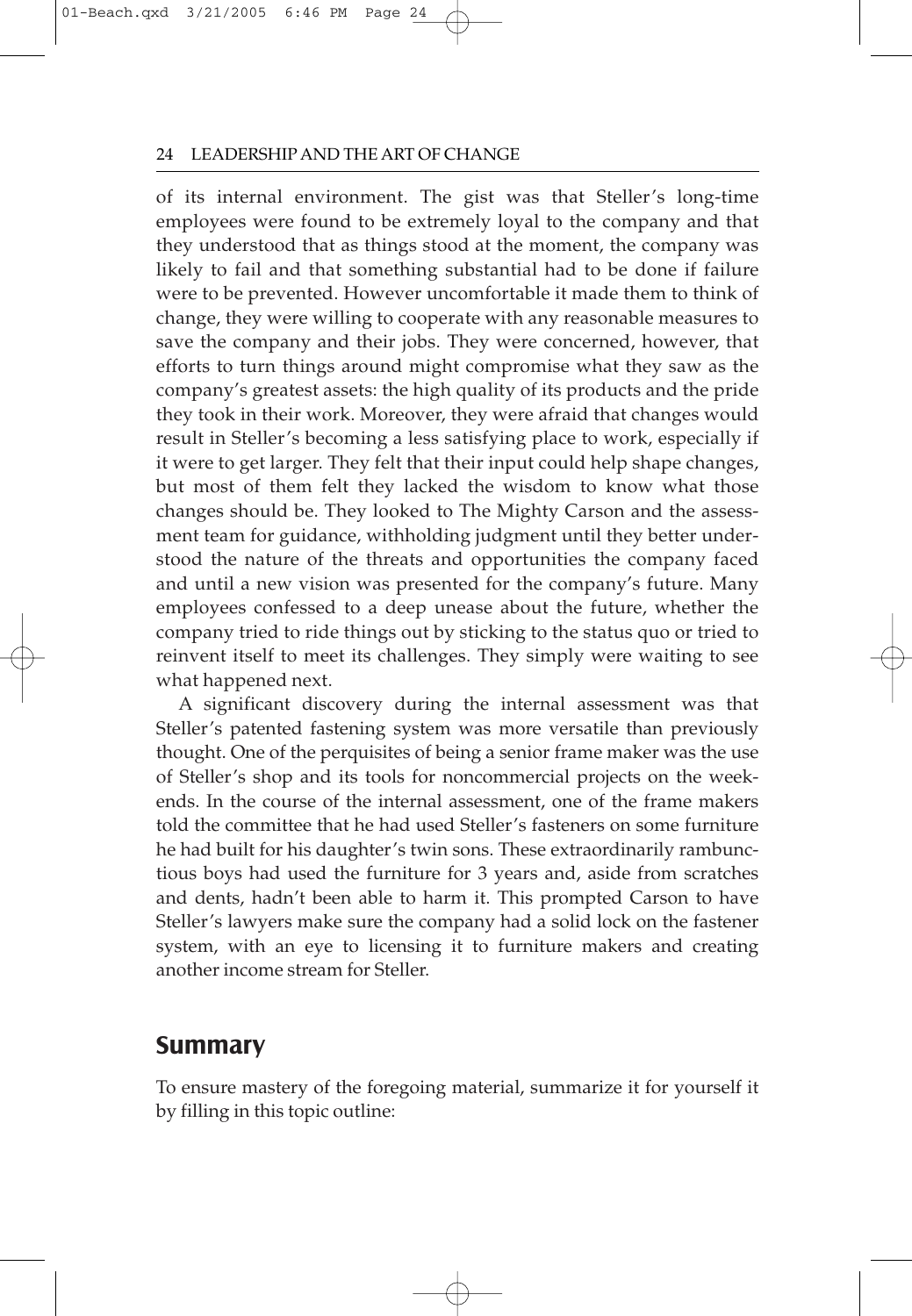

C. What to look for

## **Exercises**

1. Arrange\* to interview a current or retired leader of a mediumto-large for-profit, nonprofit, or governmental organization. Prior to the interview, write each question you want to ask at the top of a clean sheet of paper and then take notes on his or her answer in the space below the question. Questions should focus on each of the topics discussed in this chapter (e.g., external and internal environmental assessment, differentiation, power, participation). At the close of the interview, seek permission to return with further questions. (Future interviews will focus on the topics in each of the chapters following this one.)

2. Arrange\* similar interviews with people—either currently working or retired—at other levels of the same or a similar organization. This should include officers of the organization other than the president or CEO (i.e., department heads, supervisors, team leaders). Contrast their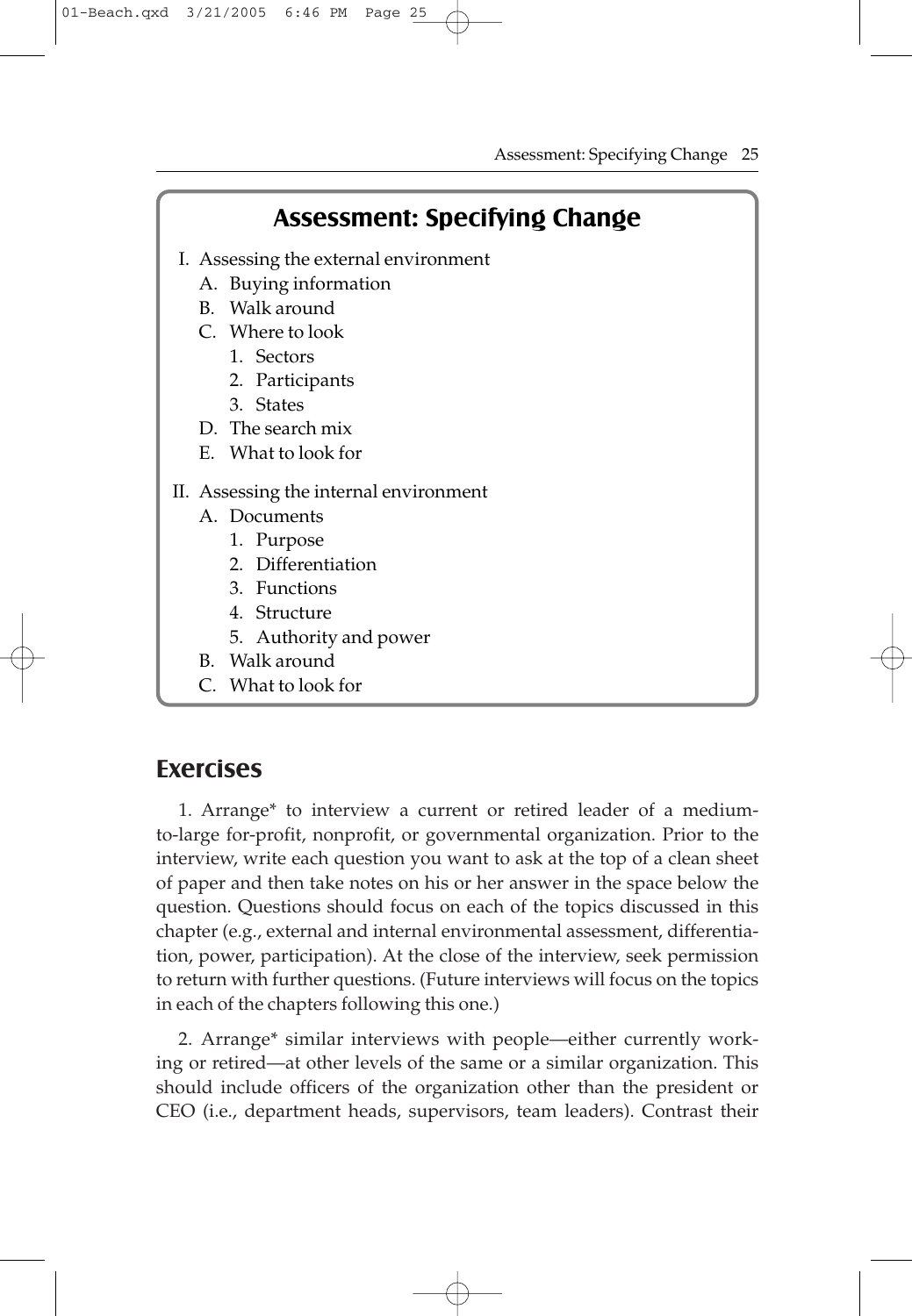answers to your questions with those given by the leader and the other interviewees.

3. Write a short essay on the results of your interviews in an attempt to integrate what you have learned into a personal viewpoint about leadership at different levels of organizations.

4. Place this and future essays in a notebook to create a record of your views about leadership and organizational change.

\* If you do not know anyone suitable, ask your instructor or the alumni coordinator of your institution for suggestions and a letter of introduction.

## **Sources and Further Reading**

Anderson, D. V. (1985). *Illusions of power.* New York: Praeger.

- Beyer, J. M., & Browning, L. D. (1999). Transforming an industry in crisis: Charisma, routinization, and supportive cultural leadership. *Leadership Quarterly, 10,* 483–520.
- Choo, C. W. (2001). Information management for the intelligent organization: The art of scanning the environment (3rd ed.). Medford, NJ: Information Today.
- Conger, J. A., & Kanungo, R. N. (1998). *Charismatic leadership in organizations.* Thousand Oaks, CA: Sage.
- Deeds, D. L. (2003). Alternative strategies for acquiring knowledge. In S. E. Jackson, M. A. Hitt, & A. S. DeNisi (Eds.), *Managing knowledge for sustained competitive advantage.* San Francisco: Jossey-Bass.

George, W. (2003). *Authentic leadership.* San Francisco: Jossey-Bass.

- House, R. J. (1976). A theory of charismatic leadership. In J. G. Hunt & L. L. Larson (Eds.), *Leadership: The cutting edge* (pp. 189–207). Carbondale: Southern Illinois University Press.
- Klein, G. A., Orasanu, J., Calderwood, R., & Zsambok, C. E. (Eds.). (1993). *Decision making in action: Models and methods.* Norwood, NJ: Ablex.
- Kotter, J. P. (1990). *A force for change: How leadership differs from management.* New York: Free Press.
- Leavit, H. J. (2003). Why hierarchies thrive. *Harvard Business Review, 81,* 96–102.
- Mintzberg, H. (1975, July-August). The manager's job: Folklore and fact. *Harvard Business Review,* 49–61.

Northouse, P. G. (2004). *Leadership: Theory and practice.* Thousand Oaks, CA: Sage.

Robbins, S. P., & DeCenzo, D. A. (1998). *Fundamentals of management.* New York: Prentice Hall.

Rost, J. C. (1991). *Leadership for the twenty-first century.* New York: Praeger.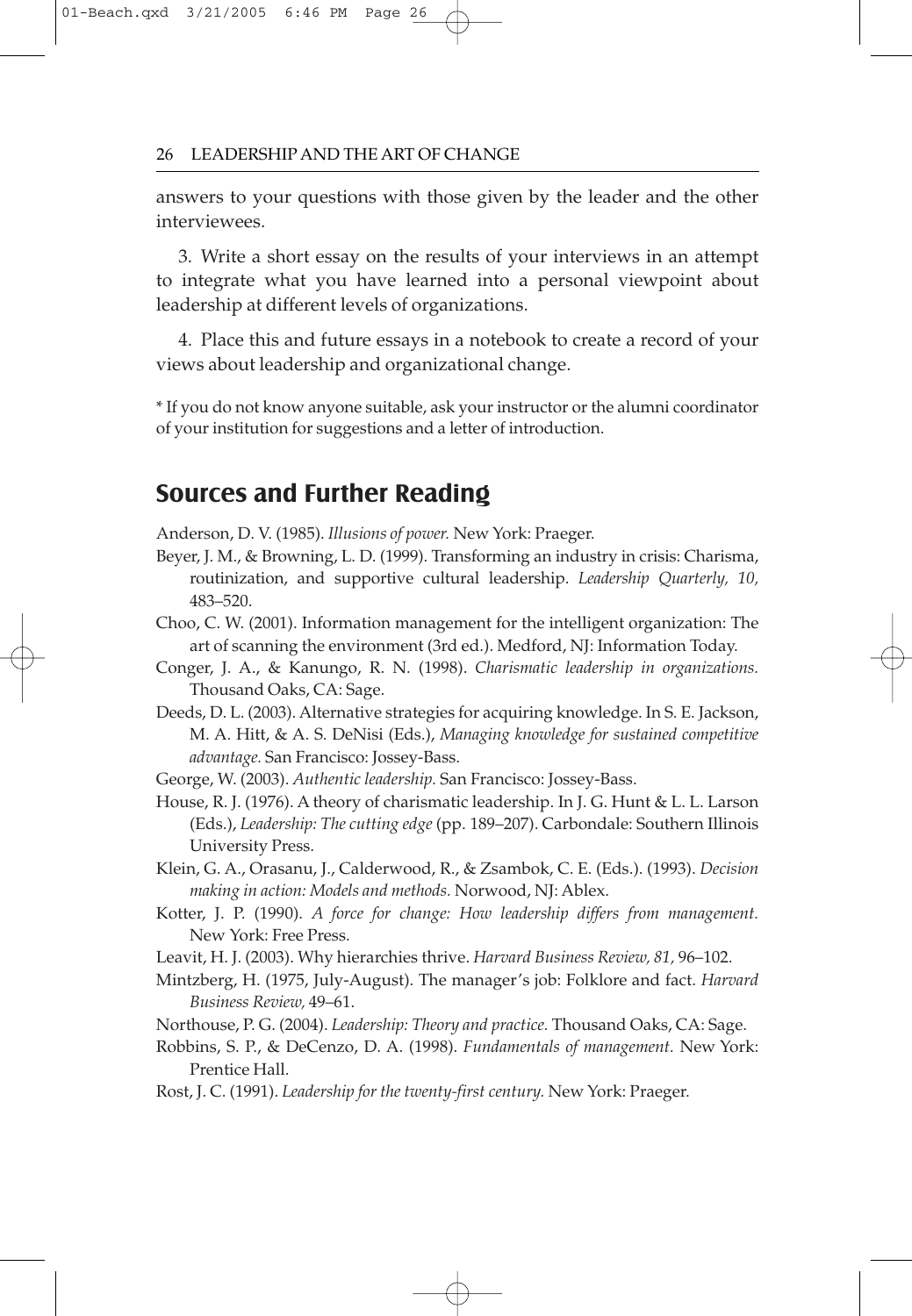- Sutcliffe, K. M., & Weber, K. (2003). The high cost of accurate knowledge. *Harvard Business Review, 81,* 74–82.
- Weber, M. (1947). *The theory of social and economic organizations* (T. Parsons, Trans.). New York: Free Press.

Weinberger, D. (2001). Garbage in, great stuff out. *Harvard Business Review, 79,* 30–32.